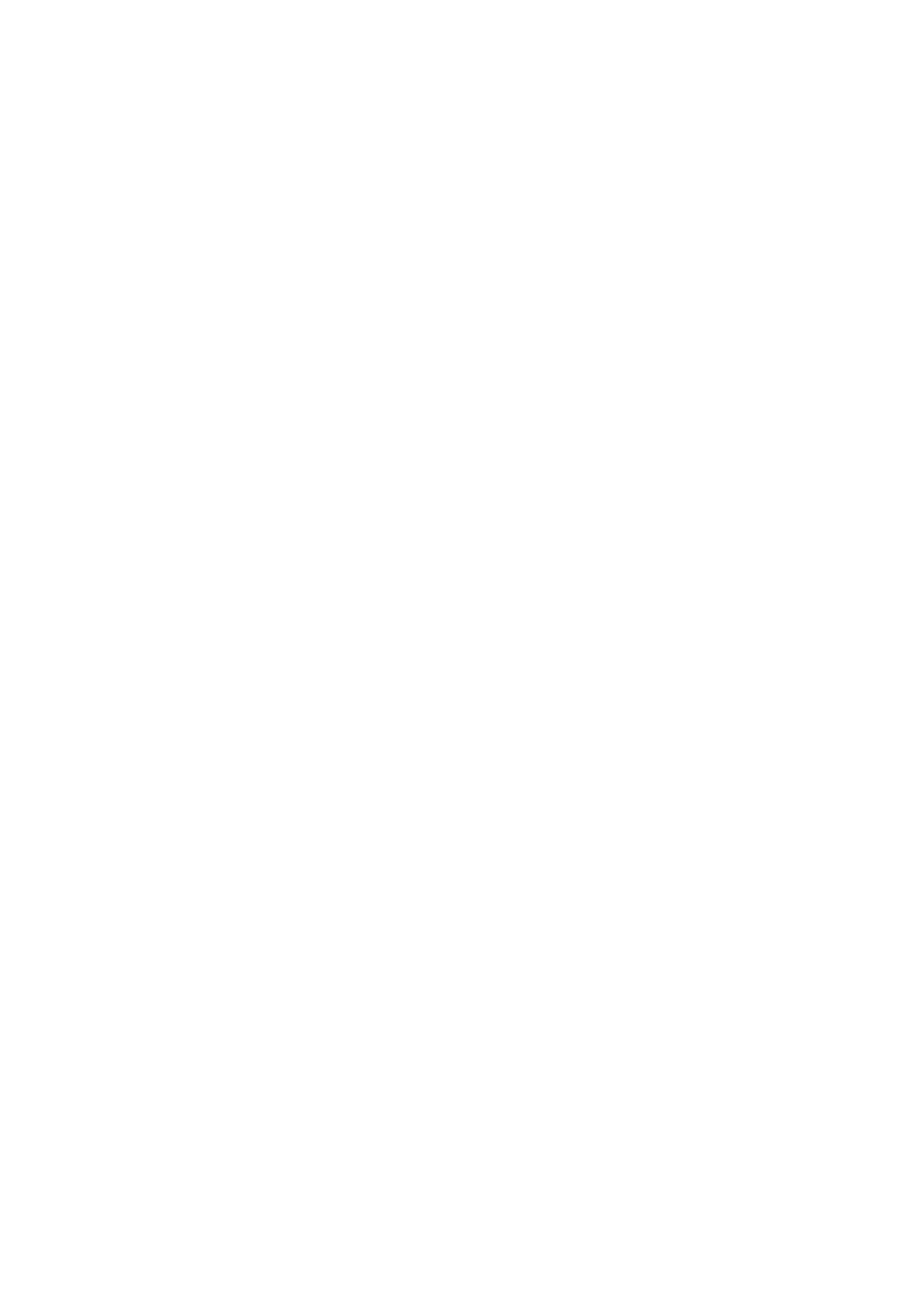## **UN Regulation No. 163**

# Uniform provisions concerning the approval of vehicle alarm<br>system and approval of a vehicle with regard to its vehicle alarm system

#### Contents

Page Regulation

|         | 1.             | Scope                                                                                   |
|---------|----------------|-----------------------------------------------------------------------------------------|
|         | 2.             |                                                                                         |
|         | 3.             |                                                                                         |
|         | 4.             |                                                                                         |
|         |                |                                                                                         |
|         | 5.             |                                                                                         |
|         | 6.             |                                                                                         |
|         | 7.             |                                                                                         |
|         | 8.             |                                                                                         |
|         |                |                                                                                         |
|         | 9.             |                                                                                         |
|         | 10.            |                                                                                         |
|         | 11.            |                                                                                         |
|         | 12.            |                                                                                         |
|         | 13.            |                                                                                         |
|         | 14.            |                                                                                         |
|         | 15.            |                                                                                         |
|         | 16.            |                                                                                         |
|         | 17.            |                                                                                         |
|         | 18.            | Names and addresses of the Technical Services responsible for conducting approval tests |
| Annexes |                |                                                                                         |
|         | 1a             |                                                                                         |
|         | 1b             |                                                                                         |
|         | 2a             |                                                                                         |
|         | 2 <sub>b</sub> |                                                                                         |
|         | 3              |                                                                                         |
|         | 4              |                                                                                         |
|         | 5              |                                                                                         |
|         | 6              |                                                                                         |
|         |                |                                                                                         |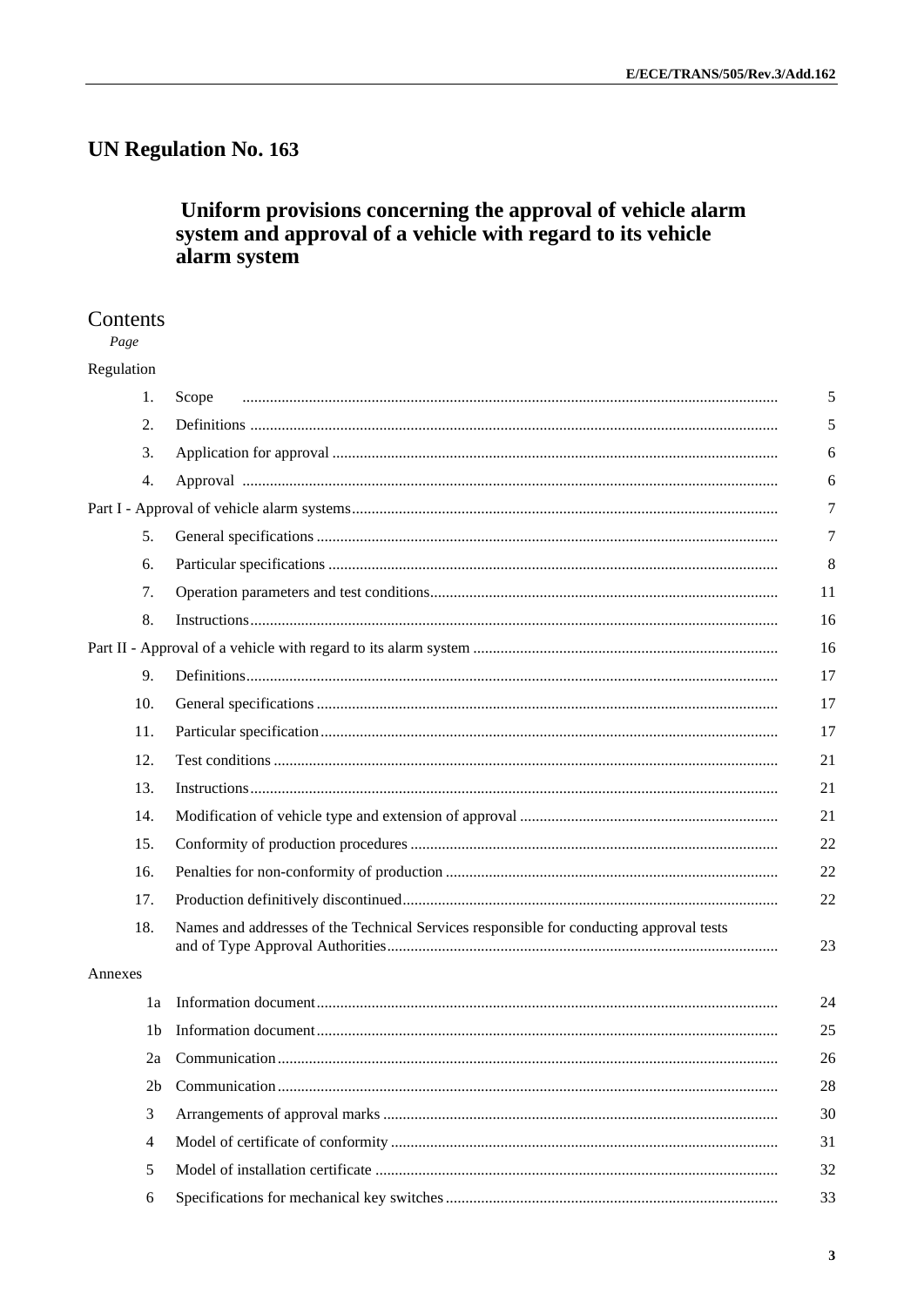|  | 34 |
|--|----|
|  | 36 |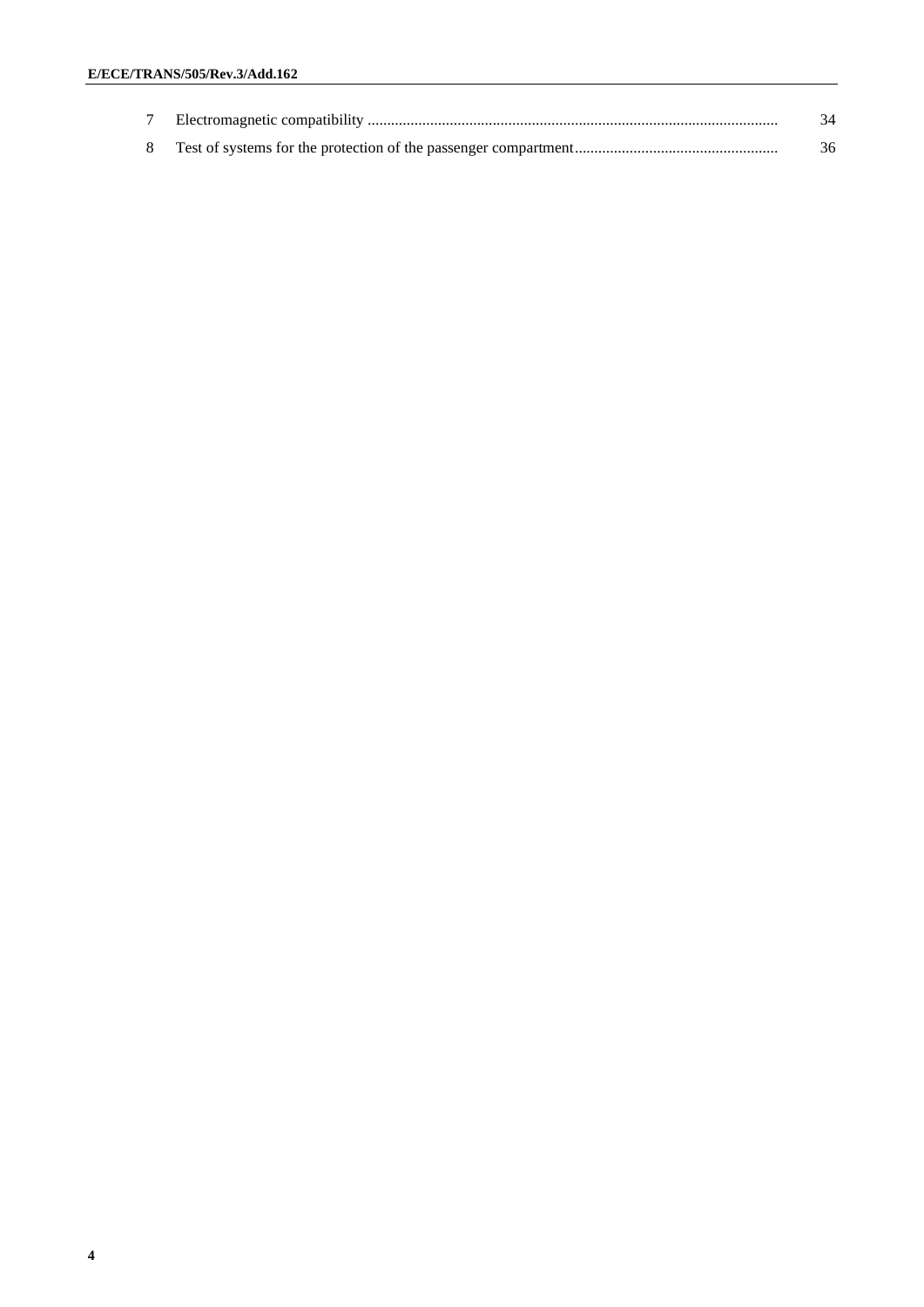## **1. Scope**

This Regulation applies to:

- 1.1. Approval of
	- (a) If fitted vehicle alarm systems primarily dedicated to vehicles of category  $M_1$  and vehicles of category  $N_1$ <sup>1</sup> with a maximum mass of not more than 2 tonnes, and
	- (b) Vehicles of category  $M_1$  and vehicles of category  $N_1$  with a maximum mass of not more than two tonnes with regard to fitted vehicle alarm system. 2
- 1.2. At the request of the manufacturer, Contracting Parties may grant approvals to vehicles of other categories and to Vehicle Alarm Systems for fitment to such vehicles.
- 1.3. This Regulation does not apply to radio transmission frequencies, whether or not related to the protection of vehicles against unauthorized use.

## **2. Definitions**

- 2.1. *"Component"* means a device subject to the requirements of this Regulation and intended to be part of a vehicle, which may be type-approved independently of a vehicle where this Regulation makes express provisions for so doing.
- 2.2. *"Separate technical unit"* means a device subject to the requirements of this Regulation and intended to be part of a vehicle, which may be type-approved separately, but only in relation to one or more specified types of vehicle where this Regulation makes express provisions for so doing.
- 2.3. *"Manufacturer"* means the person or body who is responsible to the approval authority for all aspects of the type approval process and for ensuring conformity of production. It is not essential that the person or body is directly involved in all stage of the construction of the vehicle, system, component or separate technical unit which is the subject of the approval process.
- 2.4. *"Vehicle alarm system (VAS)"* means a system intended for installation on (a) type(s) of vehicle(s), designed to indicate intrusion into or interference with the vehicle; these systems may provide additional protection against unauthorized use of the vehicle.
- 2.5. *"Sensor*" means a device which senses a change which could be caused by intrusion into or interference with a vehicle.
- 2.6. *"Warning device"* means a device indicating that intrusion into or interference has occurred.
- 2.7. *"Control equipment"* means equipment necessary for the setting, unsetting and testing of a VAS and for sending an alarm condition to warning devices.
- 2.8. *"Set"* means the state of a VAS in which an alarm condition can be transmitted to warning devices.
- 2.9. *"Unset"* means the state of a VAS in which an alarm condition cannot be transmitted to warning devices.

<sup>&</sup>lt;sup>1</sup> As defined in the Consolidated Resolution on the Construction of Vehicles (R.E.3), document ECE/TRANS/WP.29/78/Rev.6 (https://unece.org/transport/standards/transport/vehicle-regulationswp29/resolutions).

<sup>&</sup>lt;sup>2</sup> Only vehicles with 12 volts electrical systems are considered.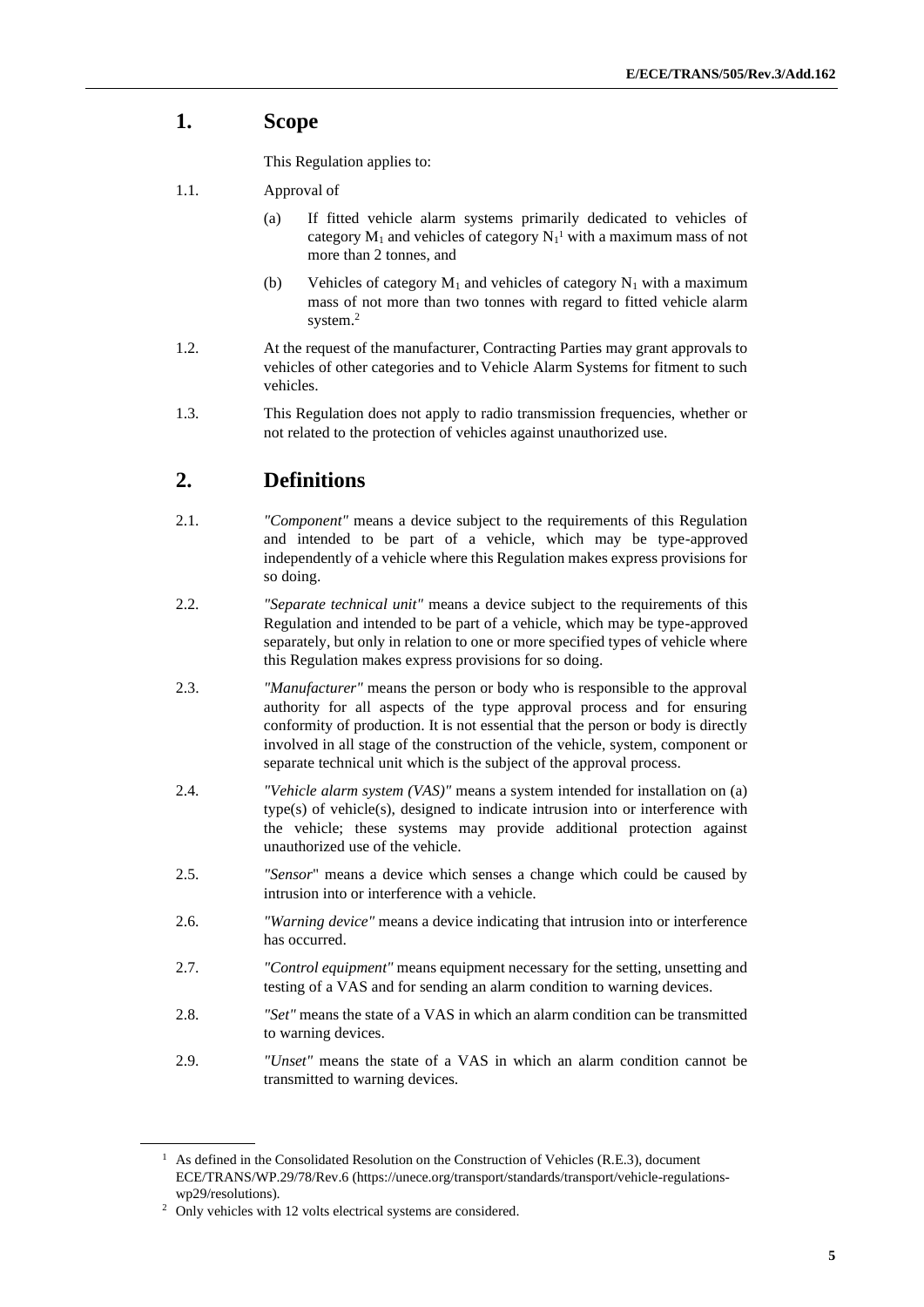- 2.10. *"Key"* means any device designed and constructed to provide a method of operating a locking system which is designed and constructed to be operated only by that device.
- 2.11. *"Type of vehicle alarm system"* means systems which do not differ significantly in such essential aspects as:
	- (a) The manufacturer's trade name or mark;
	- (b) The kind of sensor;
	- (c) The kind of warning device;
	- (d) The kind of control equipment.
- 2.12. *"Approval of a vehicle alarm system"* means the approval of a type of VAS with respect to the requirements laid down in paragraphs 5., 6., 7. below.
- 2.13. *"Immobilizer"* means a device which is intended to prevent the vehicle being driven away powered by its own engine.
- 2.14. *"Panic alarm"* means a device which enables a person to use an alarm, installed on the vehicle, to summon assistance in an emergency.

## **3. Application for approval**

- 3.1. The application for approval of a vehicle or component type with regard to this Regulation shall be submitted by the manufacturer.
- 3.2. It shall be accompanied by an information document in accordance with the model shown in Annex 1, and giving a description of the technical characteristics of the VAS and the method(s) of installation for each make and type of vehicle on which the VAS is intended to be installed.
- 3.3. Vehicle(s) / component(s) representative of the type(s) to be approved shall be submitted to the technical service responsible for conducting the approval tests.

## **4. Approval**

- 4.1. If the type submitted for approval to this Regulation meets the requirements of the relevant part(s) of this Regulation, approval of that type shall be granted.
- 4.2. An approval number shall be assigned to each type approved. Its first two digits (at present 00, corresponding to the Regulation in its original form) shall indicate the series of amendments incorporating the most recent major technical amendment made to the Regulation at the time of issue of the approval. The same Contracting Party shall not assign the same number to another type of vehicle or component as defined in this Regulation.
- 4.3. Notice of approval or of extension of approval of a type pursuant to this Regulation shall be communicated to the Contracting Parties to the Agreement applying this Regulation by means of a form conforming to the model in Annex 2 to this Regulation.
- 4.4. There shall be affixed, conspicuously and in a readily accessible place specified on the approval form, to every vehicle or component conforming to a type approved under this Regulation, an international approval mark consisting of:
- 4.4.1. A circle surrounding the letter "E" followed by the distinguishing number of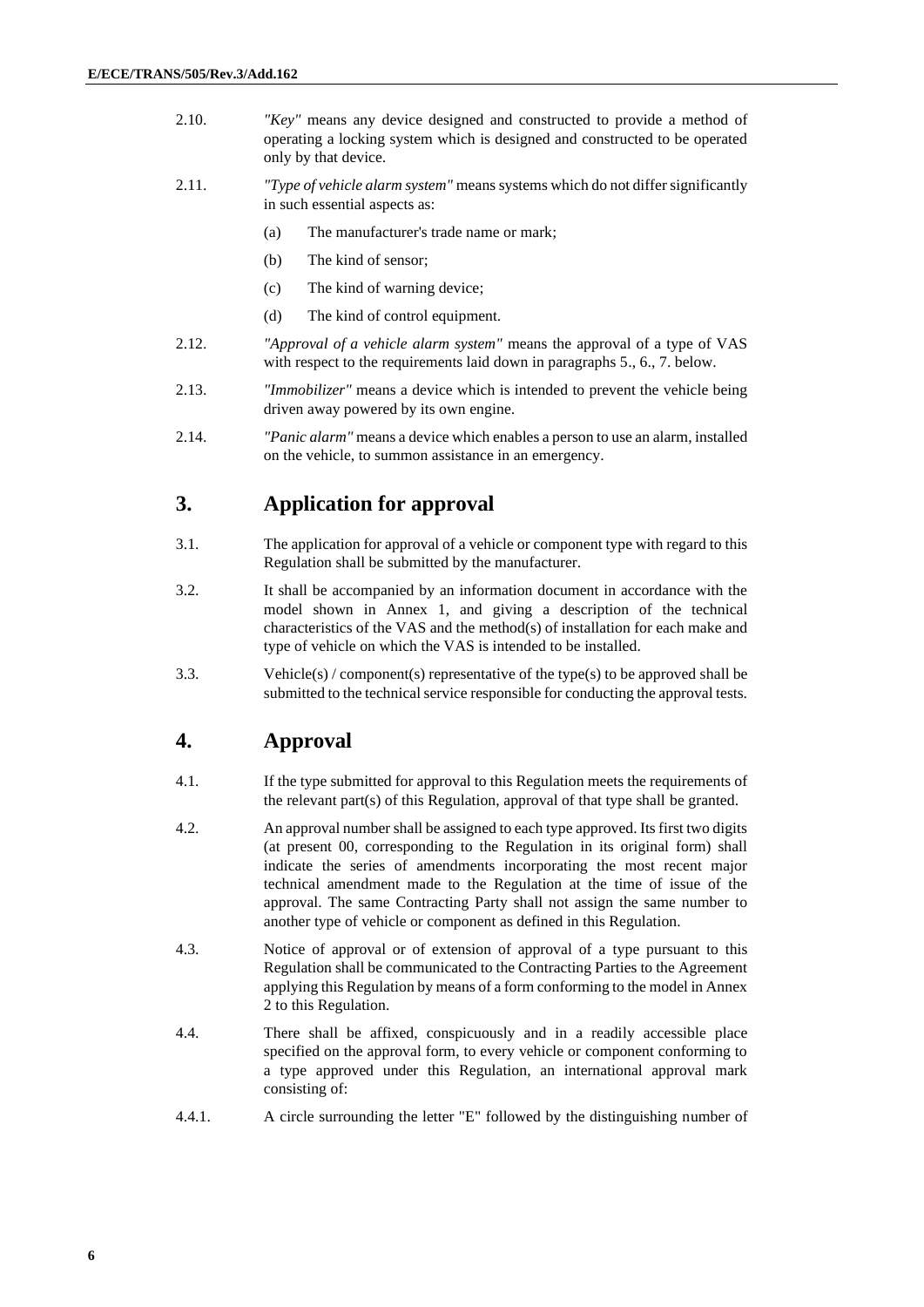the country which has granted approval, <sup>3</sup> and

- 4.4.2. The number of this Regulation, followed by the letter "R", a dash and the approval number, to the right of the circle prescribed in paragraph 4.4.1.
- 4.5. If a type conforms to a type approved, under one or more other UN Regulations annexed to the Agreement, in the country which has granted approval under this Regulation, the symbol prescribed in paragraph 4.4.1. need not be repeated; in such a case, the Regulation under which approval has been granted in the country which has granted approval under this Regulation shall be placed in vertical columns to the right of the symbol prescribed in paragraph 4.4.1.
- 4.6. The approval mark shall be clearly legible and be indelible.
- 4.7. In the case of a vehicle, the approval mark shall be placed close to or on the vehicle data plate affixed by the manufacturer.
- 4.8. In the case of a component approved separately as an alarm system, the approval mark shall be affixed by the manufacturer to the major element(s) of the device.
- 4.9. Annex 3 to this Regulation gives examples of arrangements of approval marks.
- 4.10. As an alternative to the approval mark described in paragraph 4.4. above, a certificate of conformity shall be issued for every VAS offered for sale.
- 4.10.1. Where a VAS manufacturer supplies an approved unmarked VAS approved to this Regulation to a vehicle manufacturer, for fitment by that manufacturer as original equipment for a vehicle model or range of vehicle models, the VAS manufacturer shall supply a number of copies of the certificate of conformity to the vehicle manufacturer, sufficient for that manufacturer to obtain the vehicle approval to this Regulation.
- 4.10.2. If the VAS is made up of separate components, its main component(s) shall bear a reference mark and the certificate of conformity shall provide a list of such reference marks.
- 4.10.3. A model of the certificate of conformity is given in Annex 4 to this Regulation.

#### **Part I - Approval of vehicle alarm systems**

#### **5. General Specifications**

- 5.1. VAS shall, in the event of intrusion into or interference with a vehicle, provide a warning signal. The warning signal shall be audible and in addition may include optical warning devices, or be a radio alarm or any combination of the above.
- 5.2. VASs shall be designed, constructed and installed in such a way that the vehicle when equipped shall continue to comply with the relevant technical requirements, especially with regard to electromagnetic compatibility (EMC).
- 5.3. The installation of a VAS in a vehicle shall not be capable of influencing the vehicle's performance (in the unset state), or its safe operation.
- 5.4. The VAS and components thereof shall not activate inadvertently, particularly whilst the engine is in its running mode.
- 5.5. Failure of the VAS, or failure of its electrical supply shall not affect the safe operation of the vehicle.

<sup>&</sup>lt;sup>3</sup> As defined in Annex 3 to the Consolidated Resolution on the Construction of Vehicles (R.E.3) document ECE/TRANS/WP.29/78/Rev.6 (https://unece.org/transport/standards/transport/vehicleregulations-wp29/resolutions).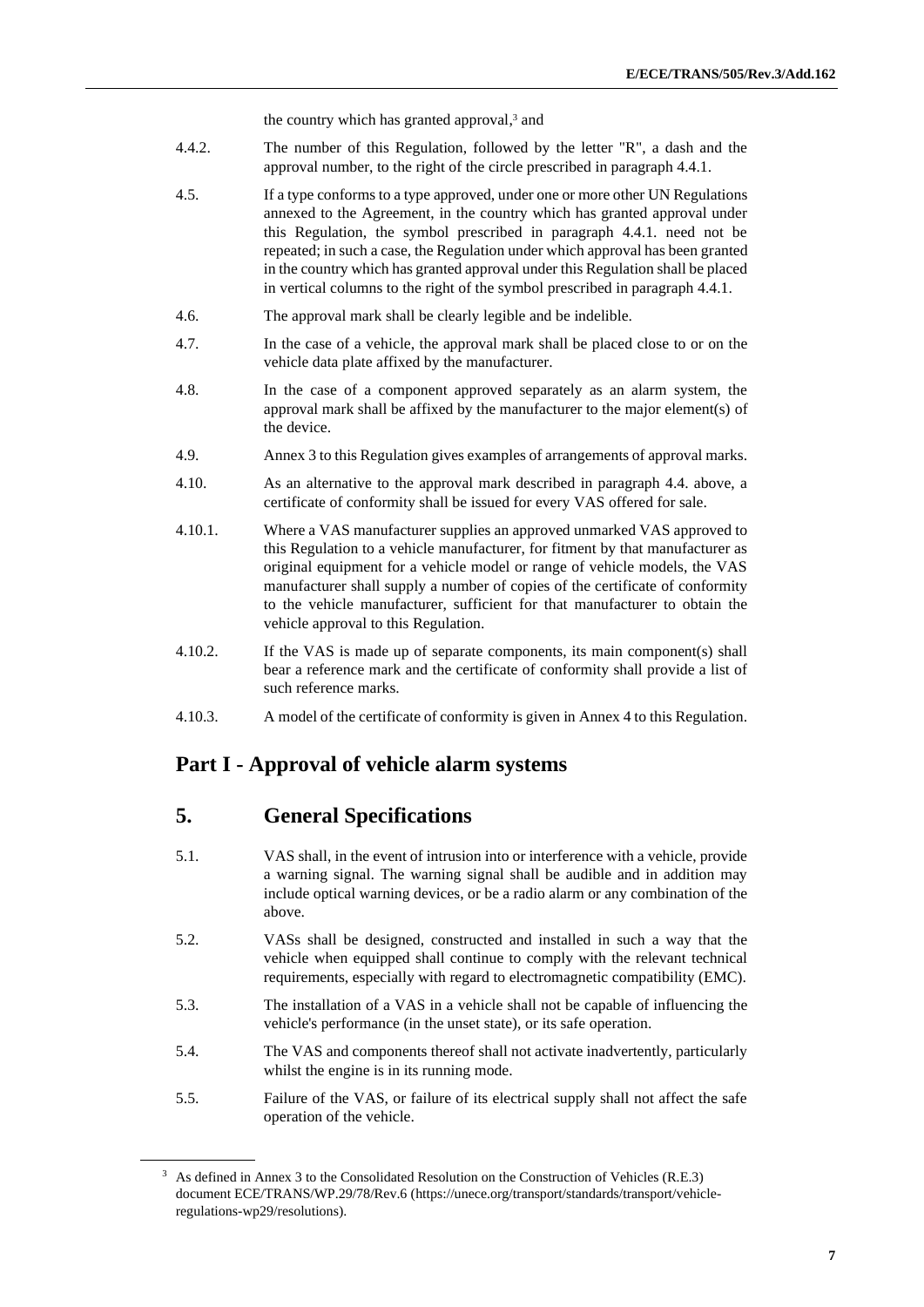- 5.6. The VAS, its components and the parts controlled by them shall be designed, built and installed in such a way as to minimize the risk for anyone to make them inoperable or to destroy them rapidly and without calling attention, e.g. using low-cost, easily-concealed tools, equipment or fabrications readily available to the public at large.
- 5.7. The means of setting and unsetting of the VAS shall be designed in such a way that it does not invalidate the requirements of this Regulation. Electrical connections to components covered by Part II of this Regulation are allowed.
- 5.8. The system shall be so arranged that the shorting out of any warning signal circuit shall not render inoperative any aspects of the alarm system, other than the circuit which is shorted out.
- 5.9. VAS may include an immobilizer which shall comply with the requirements of UN Regulation No. 163 (Immobilizers) or UN Regulation No. 116, Supplement 7 to the original version, or UN Regulation No. 97 Supplement 8 to the 01 series of amendments.

#### **6. Particular specifications**

- 6.1. Protection range
- 6.1.1. Specific requirements

The VAS shall at least detect and signal the opening of any vehicle door, engine bonnet and luggage compartment. The failure or switching off of light sources, e.g. passenger compartment light, shall not impair the control operation.

Additional efficient sensors for information/display, e.g:

- (a) Of intrusions into the vehicle, e.g. passenger compartment control, window glass control, breakage of any glazed area; or
- (b) Of attempted vehicle theft, e.g. inclination sensor

are allowed, taking account of measures to prevent any unnecessary sounding of the alarm  $(=$  false alarm, see paragraph 6.1.2. below).

Insofar as these additional sensors generate an alarm signal even after an intrusion has occurred (e.g. by breakage of a glazed area) or under external influences (e.g. wind), the alarm signal, activated by one of the abovementioned sensors, shall be activated not more than 10 times within the same activation period of the VAS.

In this case the activation period shall be limited by the authorized unsetting of the system as a result of the vehicle user's action.

Some kinds of additional sensors, e.g. passenger compartment control (ultrasonic, infrared) or inclination sensor, etc., may be intentionally deactivated. In this case, separate deliberate action shall be taken each time before the VAS is set. It shall not be possible to deactivate the sensors while the alarm system is in a set state.

- 6.1.2. Safety against false alarm
- 6.1.2.1. By adequate measures, e.g.
	- (a) Mechanical design and design of the electrical circuit according to conditions specific to motor vehicles;
	- (b) Selection and application of operation and control principles for the alarm system and components thereof;

It shall be ensured that the VAS both in set and unset conditions, cannot cause the alarm signal to sound unnecessarily, in the event of: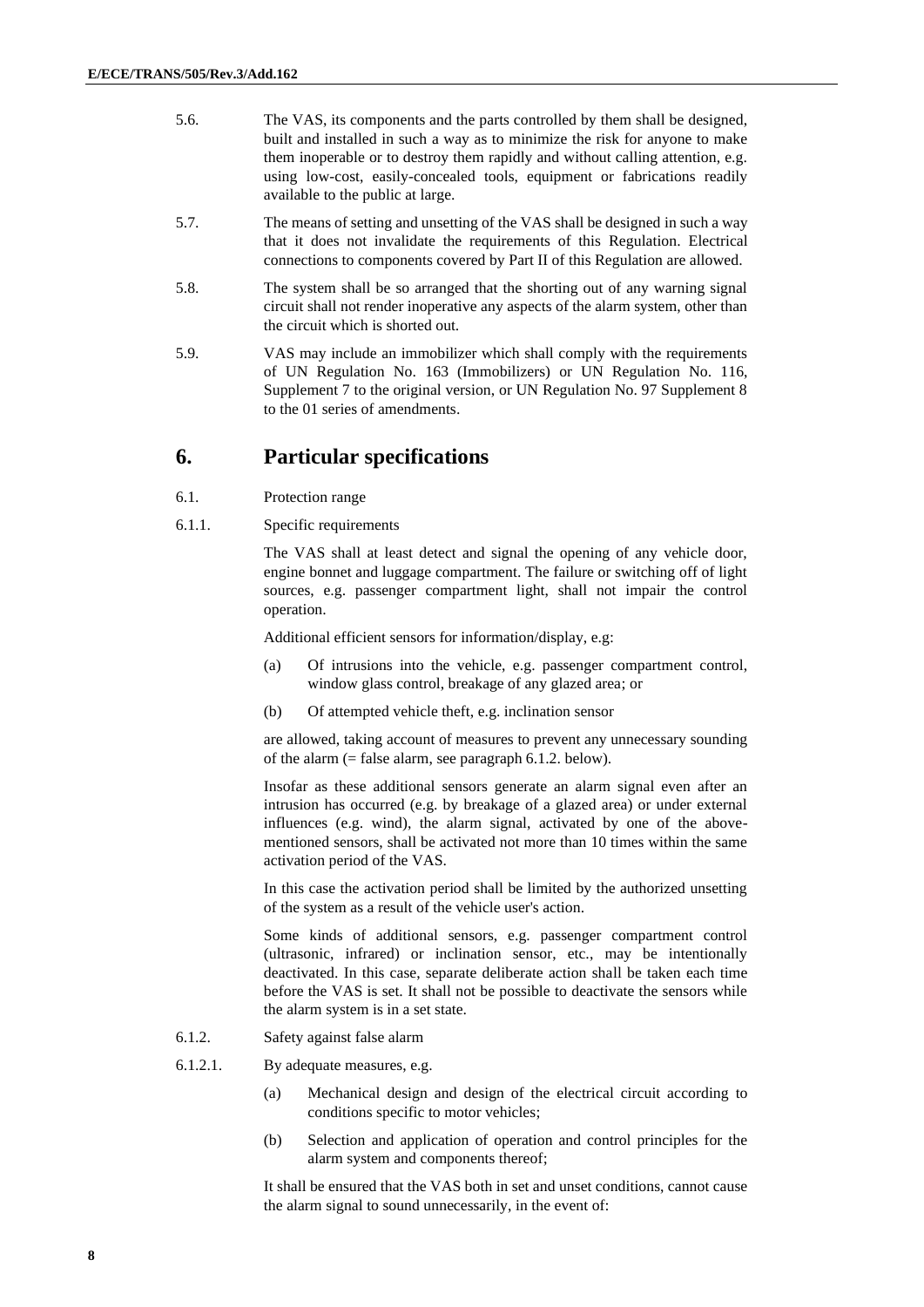- (a) An impact on the vehicle: test specified in paragraph 7.2.13;
- (b) Electromagnetic compatibility: tests specified in paragraph 7.2.12;
- (c) Reduction of battery voltage by continuous discharge: test specified in paragraph 7.2.14;
- (d) False alarm of the passenger compartment control: test specified in paragraph 7.2.15.
- 6.1.2.2. If the applicant for approval can demonstrate, e.g. by technical data, that safety against false alarm is satisfactorily ensured, the technical service responsible for conducting approval tests may not require some of the above tests.
- 6.2. Audible alarm
- 6.2.1. General

The warning signal shall be clearly audible and recognizable and shall differ significantly from the other audible signals used in road traffic.

In addition to the original equipment audible warning device, a separate audible warning device may be fitted in the area of the vehicle which is controlled by the VAS, where it shall be protected against easy, rapid access by persons.

If a separate audible warning device according to paragraph 6.2.3.1. below is used, the original equipment standard audible warning device may additionally be actuated by the VAS, provided that any tampering with the standard audible warning device (generally more easily accessible) does not affect the operation of the additional audible warning device.

6.2.2. Duration of the audible signal

The audible signal may sound again only after the next interference with the vehicle, i.e. after the above-mentioned time span (Restrictions: see paragraphs 6.1.1. and 6.1.2. above).

Unsetting of the alarm system shall immediately cut the signal.

- 6.2.3. Specifications concerning the audible signal
- 6.2.3.1. Constant tone signal device (constant frequency spectrum), e.g. horns: acoustical, etc., data according to UN Regulation No. 28, Part I.

Intermittent signal (on/off):

Trigger frequency .................................................................(2 ± 1) Hz

On time  $=$  off time  $\pm 10$  per cent

6.2.3.2. Audible signal device with frequency modulation: acoustical, etc., data according to UN Regulation No. 28, Part I but equal passage of a significant frequency range within the above-mentioned range (1,800 through 3,550 Hz) in both directions.

Passage frequency .................................................................(2 ± 1) Hz

#### 6.2.3.3. Sound level

The sound source shall be:

- (a) Either an audible warning device approved under UN Regulation No. 28, Part I;
- (b) Or a device meeting the requirements of UN Regulation No. 28, Part I, paragraphs 6.1. and 6.2.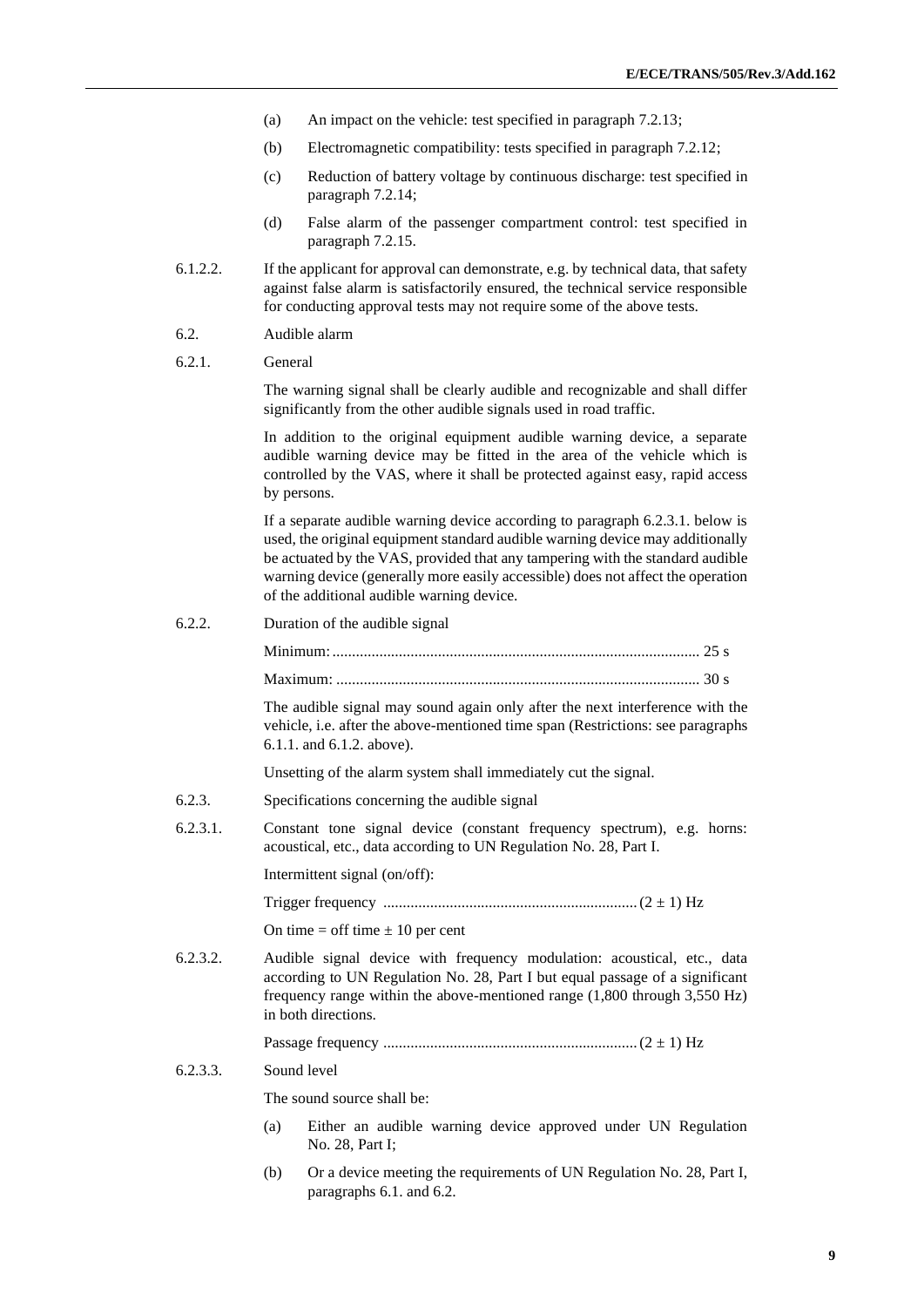However, in the case of a different sound source from the original equipment audible warning device, the minimum sound level may be reduced to 100 dB(A), measured under the conditions of UN Regulation No. 28, Part I.

- 6.3. Optical alarm if fitted
- 6.3.1. General

In the event of intrusion into or interference with the vehicle, the device shall activate an optical signal as specified in paragraphs 6.3.2. and 6.3.3. below.

6.3.2. Duration of the optical signal

The optical signal shall have a duration between 25 s and 5 minutes after the alarm has been activated. The unsetting of the alarm system shall immediately stop the signal.

6.3.3. Type of optical signal

Flashing of all direction indicators and/or passenger compartment light of the vehicle, including all lamps in the same electrical circuit.

Trigger frequency ............................................................................ (2 ± 1) Hz

In relation to the audible signal, also asynchronous signals are allowed.

On time  $=$  off time  $\pm 10$  per cent

6.4. Radio alarm (pager) — if fitted

The VAS may include a facility generating an alarm signal by radio transmission.

- 6.5. Alarm system setting lock
- 6.5.1. When the engine is in its running mode, deliberate or inadvertent setting of the alarm system shall be impossible.
- 6.6. Setting and unsetting of the VAS
- 6.6.1. Setting

Any suitable means of setting of the VAS is allowed, provided that such means does not inadvertently cause false alarms.

6.6.2. Unsetting

Unsetting of the VAS shall be achieved by one or a combination of the following devices. Other devices giving an equivalent performance are permitted.

- 6.6.2.1. A mechanical key (complying with the requirements of Annex 6 to this Regulation) which can be coupled with a centralized vehicle locking system comprising at least 1,000 variants, operated from the outside.
- 6.6.2.2. Electrical/electronic device, e.g. remote control, with at least 50,000 variants and shall incorporate rolling codes and/or have a minimum scan time of ten days, e.g. a maximum of 5,000 variants per 24 hours for 50,000 variants minimum.
- 6.6.2.3. A mechanical key or an electrical/electronic device within the protected passenger compartment, with timed exit/entry delay.
- 6.7. Exit delay

If the switching device for setting the VAS is fitted within the protected area, an exit delay shall be provided. It shall be possible for the exit delay to be set to between 15 seconds and 45 seconds after the switch has been operated. The delay period may be adjustable to suit individual operators' circumstances.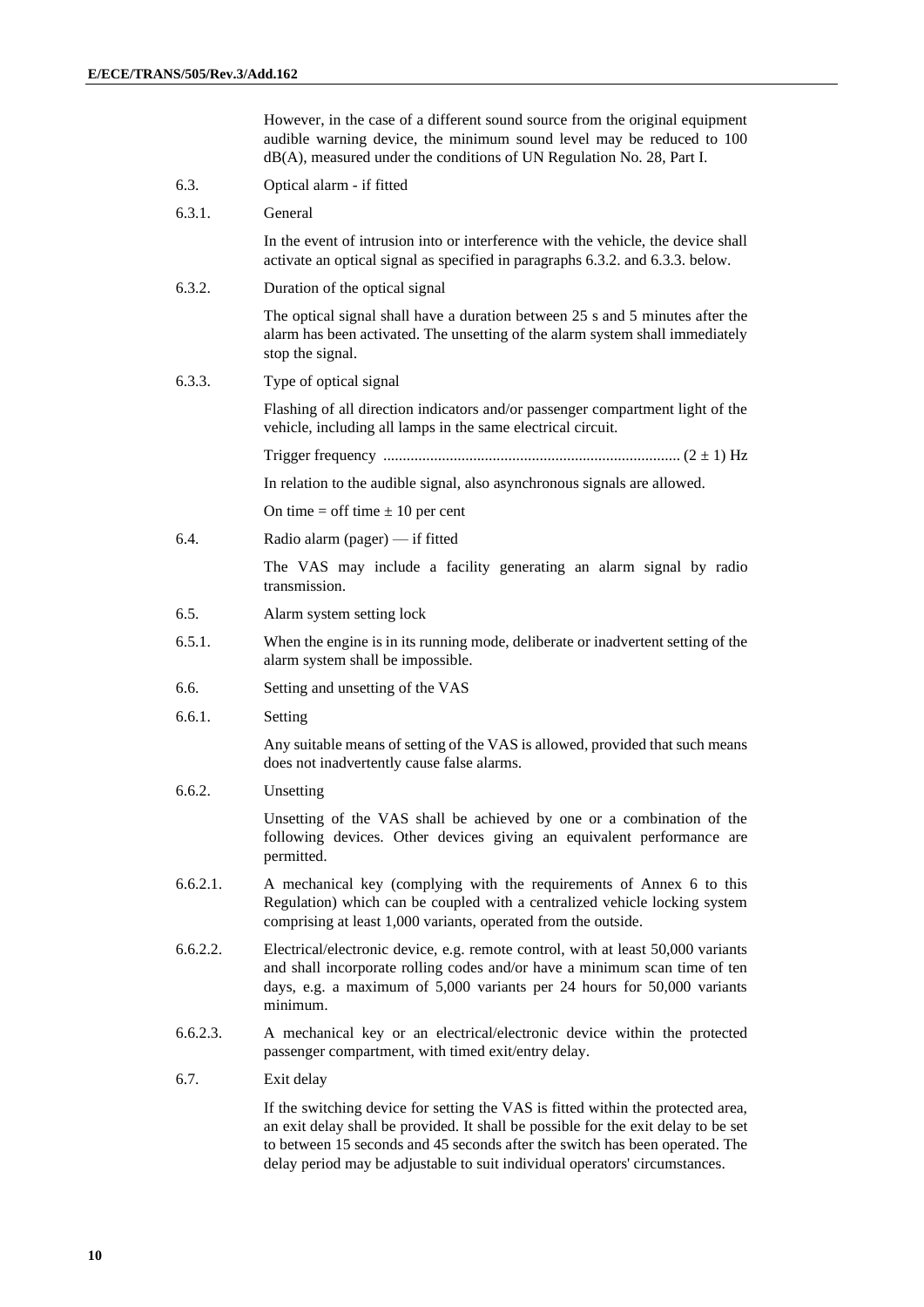#### 6.8. Entry delay

If the device for unsetting the VAS is fitted within the protected area, a delay of 5 seconds minimum and 15 seconds maximum shall be allowed before the activation of the audible and optical signals. The delay period may be adjustable to suit individual operators' circumstances.

#### 6.9. Status display

- 6.9.1. To provide information on the status of the VAS (set, unset, alarm setting period, alarm has been activated), optical displays inside and outside the passenger compartment are allowed. Any optical signal or any use of lighting and light-signalling devices outside the passenger compartment shall fulfil the requirements of UN Regulation No. 48.
- 6.9.2. If an indication of short-term "dynamic" processes such as changes from "set" to "unset" and vice versa is provided, it shall be optical, according to paragraph 6.9.1. Such optical indication may also be produced by the simultaneous operation of the direction indicators and/or passenger compartment lamp(s), provided that the duration of the optical indication by the direction indicators does not exceed 3 seconds.

#### 6.10. Power supply

The source of power for the VAS shall be either the vehicle battery or a rechargeable battery. Where provided, an additional rechargeable or nonrechargeable battery may be used. These batteries shall by no means supply energy to other parts of the vehicle electrical system.

#### 6.11. Specifications for optional functions

6.11.1. Self-check, automatic failure indication

On setting the VAS, irregular situations, e.g. open doors, etc., can be detected by a self-check function (plausibility control), and this situation is indicated.

#### 6.11.2. Panic alarm

An optical and/or audible and/or radio alarm is allowed independent of the state (set or unset) and/or function of the VAS. Such an alarm shall be triggered from within the vehicle and shall not affect the state (set or unset) of the VAS. Also it shall be possible for the vehicle user to switch off the panic alarm. In the case of an audible alarm, its sounding duration per activation shall not be restricted. A panic alarm shall not immobilize the engine or stop it if it is running.

#### **7. Operation parameters and test conditions**

7.1. Operation parameters

All components of the VAS shall operate without any failure under the following conditions.

#### 7.1.1. Climatic conditions

Two classes of environmental temperature are defined as follows:

- (a)  $-40^{\circ}$ C to  $+85^{\circ}$ C for parts to be fitted in the passenger or luggage compartment;
- (b)  $-40^{\circ}$ C to  $+125^{\circ}$ C for parts to be fitted in the engine compartment unless otherwise specified.
- 7.1.2. Degree of protection for installation

The following degrees of protection in accordance with IEC Publication 529 1989 shall be provided: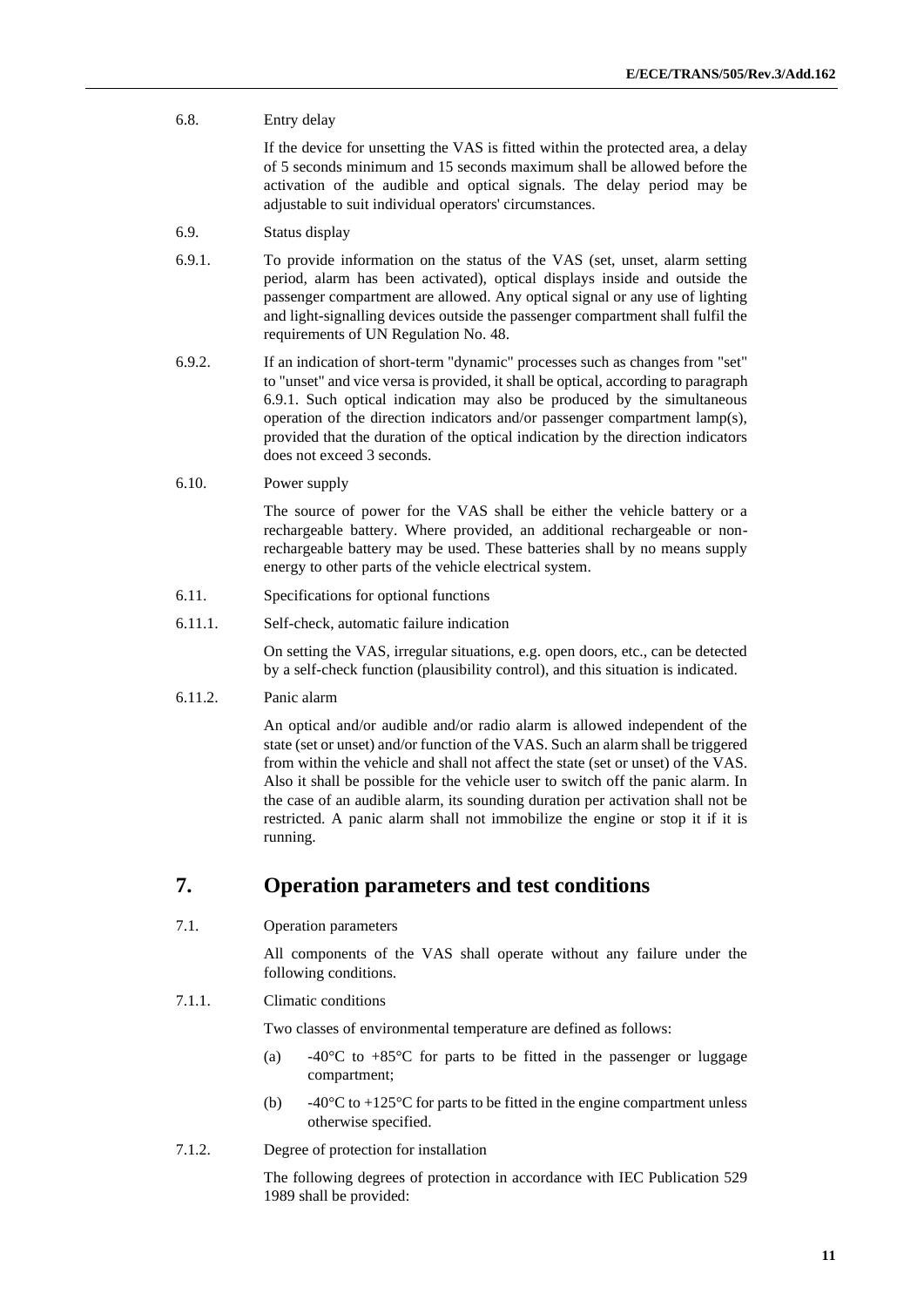- (a) IP 40 for parts to be fitted in the passenger compartment;
- (b) IP 42 for parts to be fitted in the passenger compartment of roadsters/convertibles and cars with moveable roof-panels if the installation location requires a higher degree of protection than IP 40;
- (c) IP 54 for all other parts.

The VAS manufacturer shall specify in the installation instructions any restrictions on the positioning of any part of the installation with respect to dust, water and temperature.

7.1.3. Weatherability

7 days according to IEC 68-2-30-1980.

7.1.4. Electrical conditions

Rated supply voltage: 12 V

Operation supply voltage range: from 9 V to 15 V in the temperature range according to paragraph 7.1.1.

Time allowance for excess voltages at 23°C:

 $U = 18$  V, max. 1 hours

 $U = 24$  V, max. 1 minute

- 7.2. Test conditions
- 7.2.1. Operation tests

For the operation tests required according to paragraphs 7.2.3., 7.2.4., 7.2.5., 7.2.6. and 7.2.8.4., if some of the tests required in each of these paragraphs prior to the operation tests are performed in series on a single VAS, the operation test may be carried out one time only after the chosen tests are completed instead of performing the operation tests required in the paragraphs after each of the chosen tests. Vehicle manufacturers and suppliers have to guarantee satisfactory results only on non-accumulated procedures.

7.2.1.1. Compliance of the VAS with the following specifications shall be checked:

Alarm duration according to paragraphs 6.2.2. and 6.3.2;

Frequency and on/off ratio according to paragraphs 6.3.3. and 6.2.3.1. or 6.2.3.2. respectively;

Number of alarm cycles according to paragraph 6.1.1., if applicable;

Alarm system setting lock check according to paragraph 6.5.

7.2.1.2. Normal test conditions Voltage ...........................................................................U = U = (12 ± 0.2) V Temperature .............................................................................. T = (23 ± 5)°C 7.2.2. Resistance to temperature and voltage changes Compliance with the specifications defined under paragraph 7.2.1.1. shall also be checked under the following conditions: 7.2.2.1. Test temperature ..........................................................................T (-40 ± 2)°C Test voltage...............................................................................U = (9 ± 0.2) V Storage duration.....................................................................................4 hours 7.2.2.2. For parts to be fitted in the passenger or luggage compartment: Test temperature ......................................................................T = (+85 ± 2)°C Test voltage............................................................................. U = (15 ± 0.2) V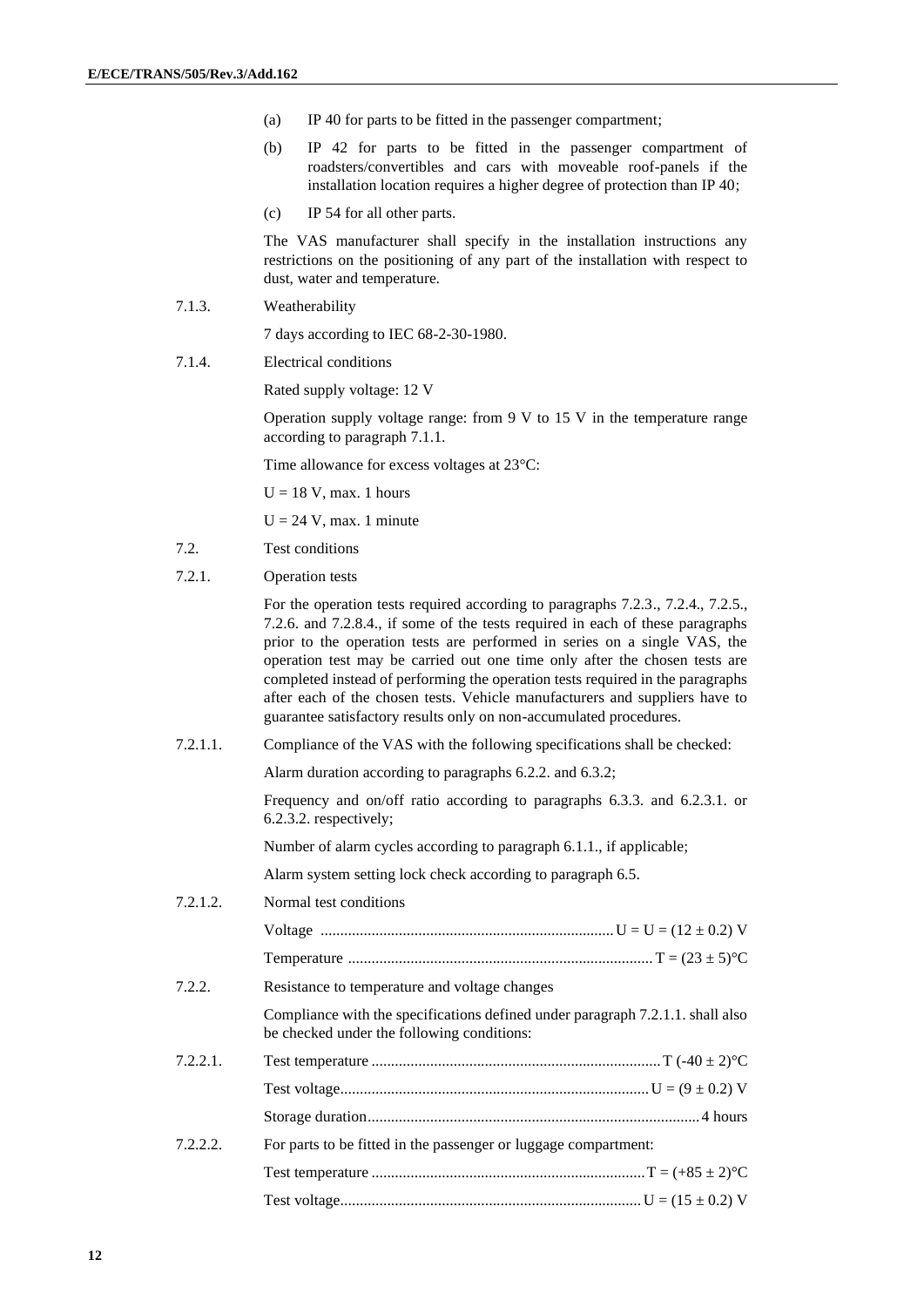| 7.2.2.3. | For parts to be fitted in the engine compartment unless otherwise specified:                                                                                                                                                                                                                           |  |
|----------|--------------------------------------------------------------------------------------------------------------------------------------------------------------------------------------------------------------------------------------------------------------------------------------------------------|--|
|          |                                                                                                                                                                                                                                                                                                        |  |
|          |                                                                                                                                                                                                                                                                                                        |  |
|          |                                                                                                                                                                                                                                                                                                        |  |
| 7.2.2.4. | The VAS, in both set and unset state, shall be submitted to an excess voltage<br>equal to $(18 \pm 0.2)$ V for 1 hour.                                                                                                                                                                                 |  |
| 7.2.2.5. | The VAS, in both set and unset state, shall be submitted to an excess voltage<br>equal to $(24 \pm 0.2)$ V for 1 minute.                                                                                                                                                                               |  |
| 7.2.3.   | Safe operation after foreign body and water-tightness testing                                                                                                                                                                                                                                          |  |
|          | After the test for tightness to foreign body and water according to IEC 529-<br>1989, for degrees of protection as in paragraph 7.1.2., the operation tests<br>according to paragraph 7.2.1. shall be repeated.                                                                                        |  |
|          | With the agreement of the Technical Service this requirement need not apply<br>in the following circumstances:                                                                                                                                                                                         |  |
|          | Type Approval of a VAS which is to be type approved as a separate<br>(a)<br>technical unit.                                                                                                                                                                                                            |  |
|          | In this case, the manufacturer of the VAS shall:                                                                                                                                                                                                                                                       |  |
|          | Specify in item 4.5. of the information document (Annex 1), that<br>(i)<br>the requirement of this paragraph was not applied to the VAS (in<br>accordance with paragraph 7. of this Regulation); and                                                                                                   |  |
|          | Specify in item 4.1. of the information document, the list of<br>(ii)<br>vehicles to which the VAS is intended to be fitted and the<br>relevant installation conditions in item 4.2.                                                                                                                   |  |
|          | Type approval of a vehicle in respect of an AS<br>(b)                                                                                                                                                                                                                                                  |  |
|          | In this case, the manufacturer shall specify in item 4.5. of the<br>information document (Annex 1), that the requirement of this paragraph<br>does not apply to the AS due to the nature of installation conditions and<br>the vehicle manufacturer shall prove it by submitting related<br>documents; |  |
|          | (c)<br>Type approval of a vehicle in respect of the installation of a VAS which<br>is type approved as a separate technical unit.                                                                                                                                                                      |  |
|          | In this case, the vehicle manufacturer shall specify in item 4.5, of the<br>information document (Annex 1), that the requirement of this paragraph<br>does not apply to the installation of the VAS where the relevant<br>installation conditions are met.                                             |  |
|          | This requirement does not apply in cases where the information<br>required in item 4.5. of Annex 2 has already been submitted for the<br>approval of the separate technical unit.                                                                                                                      |  |
| 7.2.4.   | Safe operation after condensed water test                                                                                                                                                                                                                                                              |  |
|          | After a resistance-to-humidity test to be carried out according to IEC 68 2 30<br>(1980) the operation tests according to paragraph 7.2.1. shall be repeated.                                                                                                                                          |  |
| 7.2.5.   | Test for safety against reversed polarity                                                                                                                                                                                                                                                              |  |
|          | The VAS and components thereof shall not be destroyed by reversed polarity<br>up to 13 V during 2 min. After this test the operation tests according to<br>paragraph 7.2.1. shall be repeated with fuses changed, if necessary.                                                                        |  |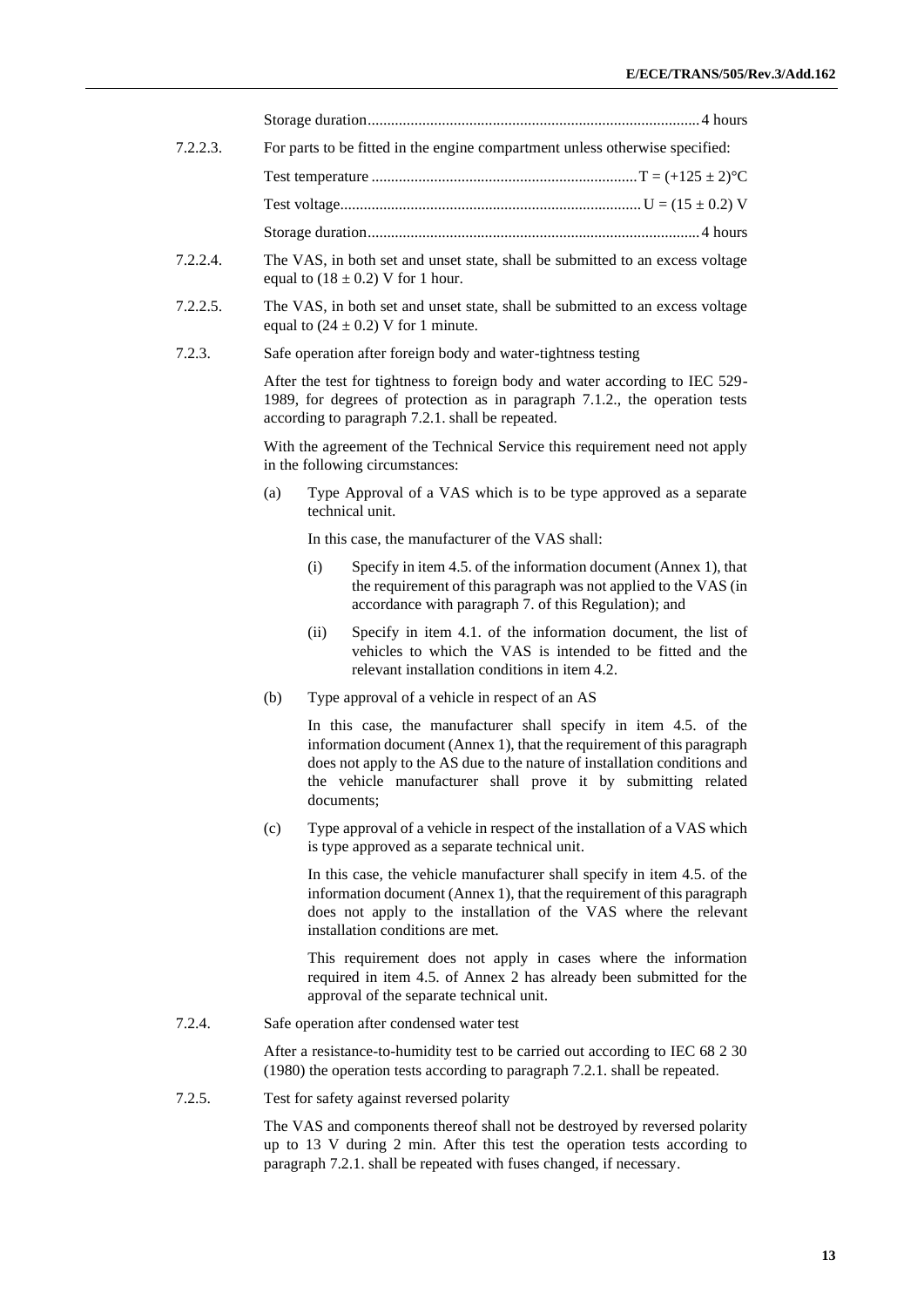7.2.6. Test for safety against short-circuits

All electrical connections of the VAS shall be short-circuit proof against earth, max. 13 V and/or fused. After this test the operation tests according to paragraph 7.2.1. shall be repeated, with fuses changed if necessary.

7.2.7. Energy consumption in the set condition

The energy consumption in set condition under the conditions given in paragraph 7.2.1.2. shall not exceed 20 mA on average for the complete alarm system including status display.

With the agreement of the Technical Service this requirement need not apply in the following circumstances:

(a) Type Approval of a VAS which is to be type approved as a separate technical unit;

In this case, the manufacturer of the VAS shall:

- (i) Specify in item 4.5. of the information document (Annex 1), that the requirement of this paragraph was not applied to the VAS (in accordance with paragraph 7. of this Regulation);
- (ii) Specify in item 4.1. of the information document, the list of vehicles to which the VAS is intended to be fitted and the relevant installation conditions in item 4.2.; and
- (iii) Prove the energy consumption requirements are not exceeded by submitting related documents.
- (b) Type approval of a vehicle in respect of an AS

In this case, the manufacturer shall specify in item 4.3.1.1. of the information document (Annex 2), that the requirement of this paragraph does not apply to the AS due to the nature of installation conditions and the vehicle manufacturer shall prove it by submitting related documents;

(c) Type approval of a vehicle in respect of the installation of a VAS which is type approved as a separate technical unit.

In this case, the vehicle manufacturer shall specify in item 4.3.1.1. of the information document (Annex 2), that the requirement of this paragraph does not apply to the installation of the VAS where the relevant installation conditions are met.

This requirement does not apply in cases where the information required in item 4.3.1.1. of Annex 2 has already been submitted for the approval of a separate technical unit.

- 7.2.8. Safe operation after vibration test
- 7.2.8.1. For this test, the components are subdivided into two types:

Type 1: components normally mounted on the vehicle,

Type 2: components intended for attachment to the engine.

- 7.2.8.2. The components/VAS shall be submitted to a sinusoidal vibration mode whose characteristics are as follows:
- 7.2.8.2.1. For type 1

The frequency shall be variable from 10 Hz to 500 Hz with a maximum amplitude of  $\pm$  5 mm and maximum acceleration of 3 g (0-peak).

7.2.8.2.2. For type 2

The frequency shall be variable from 20 Hz to 300 Hz with a maximum amplitude of  $\pm 2$  mm and maximum acceleration of 15 g (0-peak).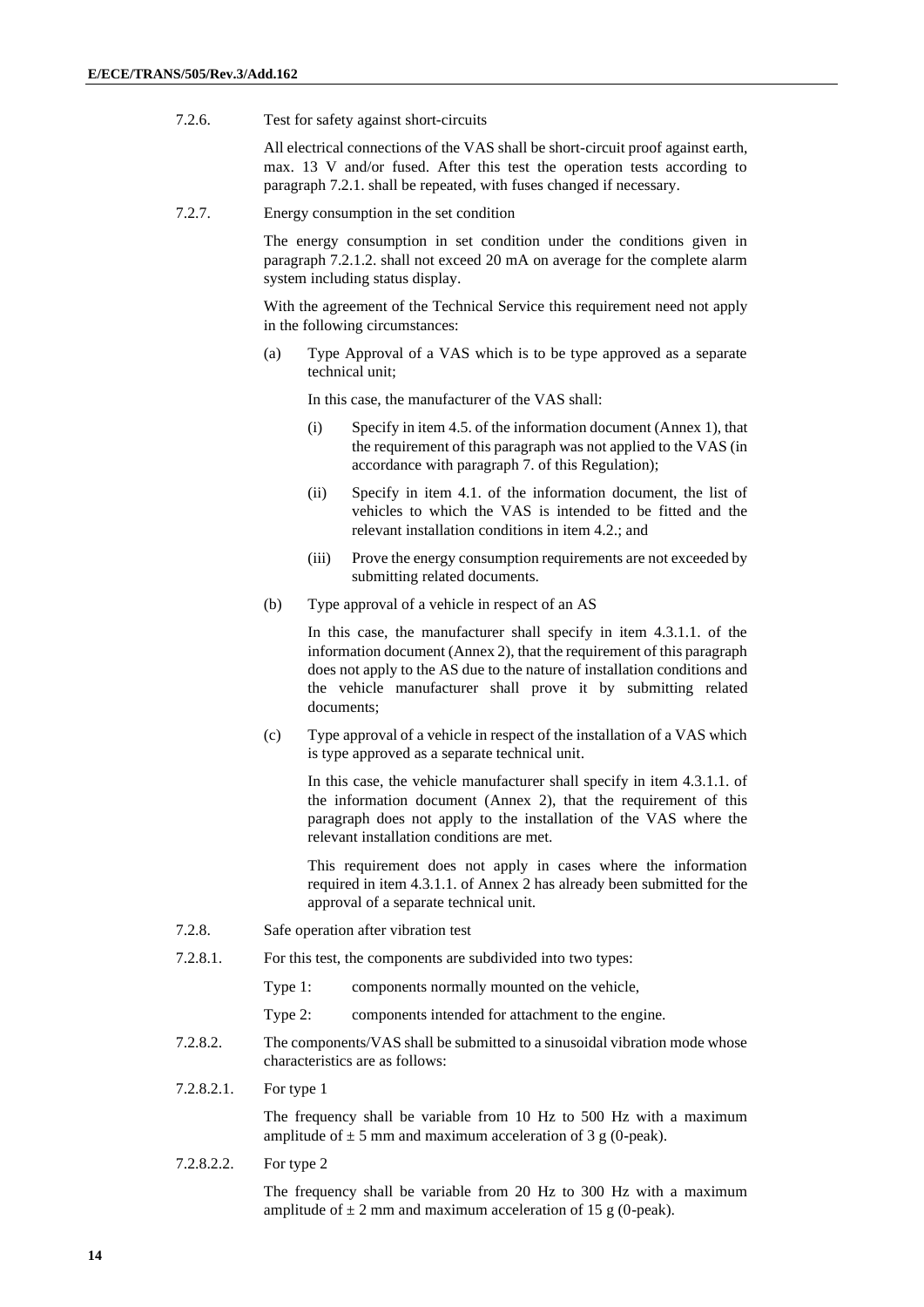7.2.8.2.3. For both type 1 and type 2

The frequency variation is 1 octave/min.

The number of cycles is 10, the test shall be performed along each of the 3 axes.

The vibrations are applied at low frequencies at a maximum constant amplitude and at a maximum constant acceleration at high frequencies.

- 7.2.8.3. During the test the VAS shall be electrically connected and the cable shall be supported after 200 mm.
- 7.2.8.4. After the vibration test the operation tests according to paragraph 7.2.1. shall be repeated.
- 7.2.9. Durability test

Under the test conditions specified in paragraph 7.2.1.2., triggering of 300 complete alarm cycles (audible and/or optical) with a rest time of the audible device of 5 min.

7.2.10. Tests for external key switch (installed on the outside of the vehicle)

The following tests shall only be performed if the locking cylinder of the original equipment door lock is not used.

- 7.2.10.1. The key switch shall be so designed and constructed that it remains fully effective even after 2,500 set/unset cycles in each direction, followed by 96 hours minimum of exposure to salt spray test according to IEC 68-2-11- 1981, corrosion resistance test.
- 7.2.11. Test of systems for the protection of the passenger compartment

The alarm shall be activated, when a vertical panel of 0.2 x 0.15 m is inserted for 0.3 m (measured from the centre of the vertical plane) through an open front door window into the passenger compartment, towards the front and parallel to the road at a speed of 0.4 m/s and at an angle of 45° with the longitudinal median plane of the vehicle. (See drawings in Annex 8 to this Regulation).

7.2.12. Electromagnetic compatibility

The VAS shall be submitted to the tests described in Annex 7.

In this case, a VAS which meets all the functional status of the tests in Annex 7 is deemed not to cause the alarm signal to sound unnecessarily in association with the requirements in paragraph  $6.1.2.1$ .

With regard to the conformity to the functional status in each test, a VAS, which is designed to sound the alarm in the set state in some of the test conditions given in Annex 7 and sound the alarm signal in the tests, is deemed to function as designed in the tests and thus deemed to meet the functional status of the tests. In this case, the manufacturer of the VAS shall prove it by submitting related documents.

7.2.13. Safety against false alarm in the event of an impact on the vehicle

It shall be verified that an impact of up to 4.5 Joules of a hemispherical body with 165 mm in diameter and  $70 \pm 10$  Shore A applied anywhere to the vehicle bodywork or glazing with its curved surface does not cause false alarms.

7.2.14. Safety against false alarm in the event of a voltage reduction

It shall be verified that slow reduction of the main battery voltage by continuous discharge of 0.5 V per hour down to 3 V does not cause false alarms.

Test conditions: see paragraph 7.2.1.2. above.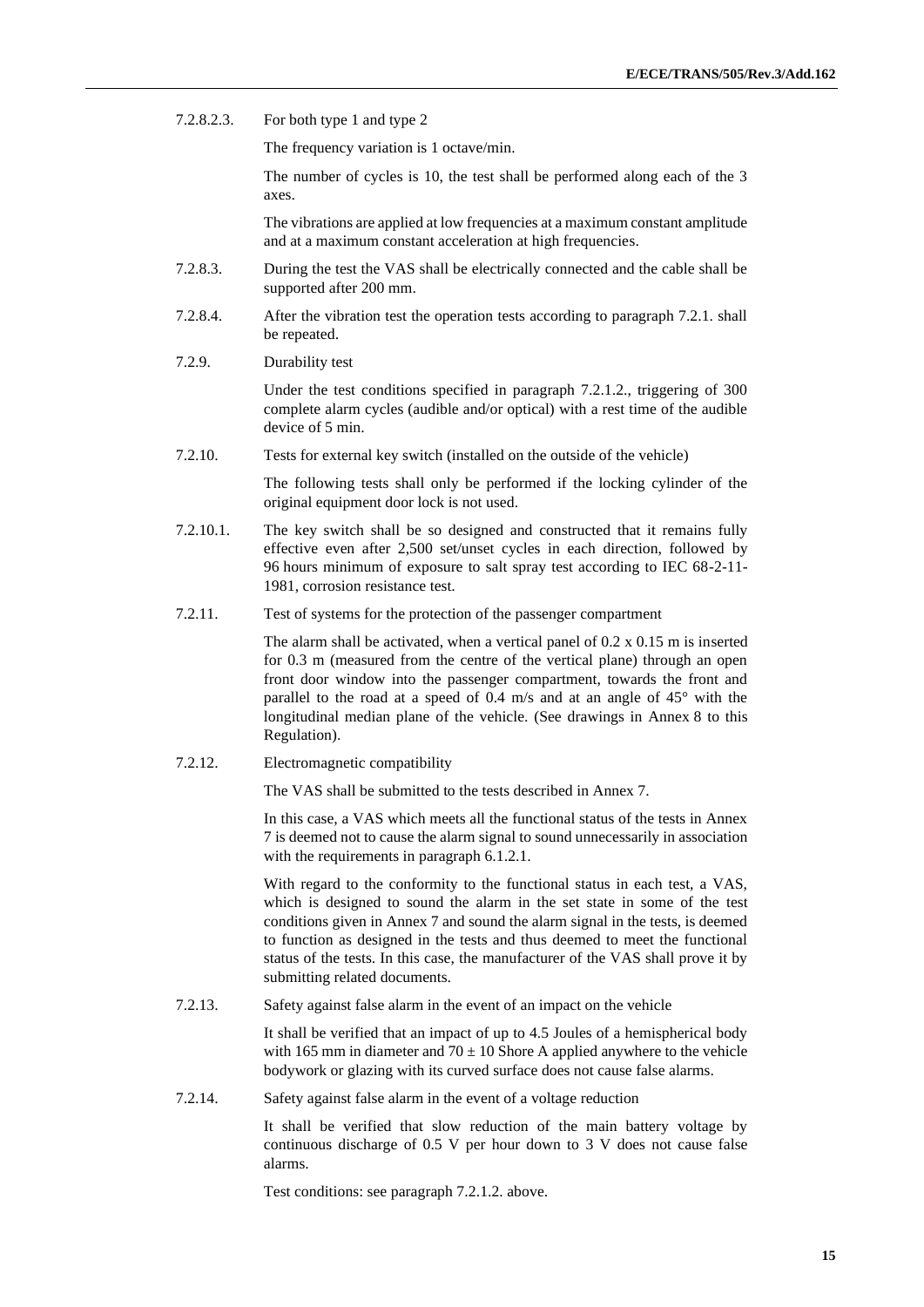7.2.15. Test for safety against false alarm of the passenger compartment control

Systems intended for the protection of the passenger compartment according to paragraph 6.1.1. above shall be tested together with a vehicle under normal conditions (paragraph 7.2.1.2.).

The system, installed according to the manufacturer's instructions, shall not be triggered when subjected 5 times to the test described in paragraph 7.2.13. above at intervals of 0.5 s.

The presence of a person touching or moving around the outside of the vehicle (windows closed) shall not cause any false alarm.

#### **8. Instructions**

Each VAS shall be accompanied by:

- 8.1. Instructions for installation:
- 8.1.1. The list of vehicles and vehicle models for which the device is intended. This list may be specific or generic, e.g. "all cars with petrol engines and 12 V negative earth batteries".
- 8.1.2. The method of installation illustrated by photographs and/or very clear drawings.
- 8.1.3. In the case of VAS which includes an immobilizer, additional instructions regarding compliance with the requirements of UN Regulation No. 163 (immobilizer) or UN Regulation No. 116, Supplement 7 to the original version, or UN Regulation No. 97, Supplement 8 to the 01 series of amendments.
- 8.2. A blank installation certificate, an example of which is given in Annex 5.
- 8.3. A general statement to the VAS purchaser calling his attention to the following points:
	- (a) The VAS should be installed in accordance with the manufacturer's instructions;
	- (b) The selection of a good installer is recommended (the VAS manufacturer may be contacted to indicate appropriate installers);
	- (c) The installation certificate supplied with the VAS should be completed by the installer.
- 8.4. Instruction for use
- 8.5. Instruction for maintenance
- 8.6. A general warning regarding the danger of making any alterations or additions to the system; such alterations or additions would automatically invalidate the certificate of installation referred to in paragraph 8.2. above.
- 8.7. Indication of the location(s) of the international approval mark mentioned in paragraph 4.4. of this Regulation and/or the international certificate of conformity mentioned in paragraph 4.10. of this Regulation.

#### **Part II - Approval of a vehicle with regard to its alarm system**

When a VAS approved to Part I of this Regulation or UN Regulation No. 116 Supplement 7 to the original version, or UN Regulation No. 97 Supplement 8 to the 01 series of amendments is installed in a vehicle submitted for approval to Part II of this Regulation, tests required to be passed by a VAS in order to obtain approval to Part I of this Regulation shall not be repeated.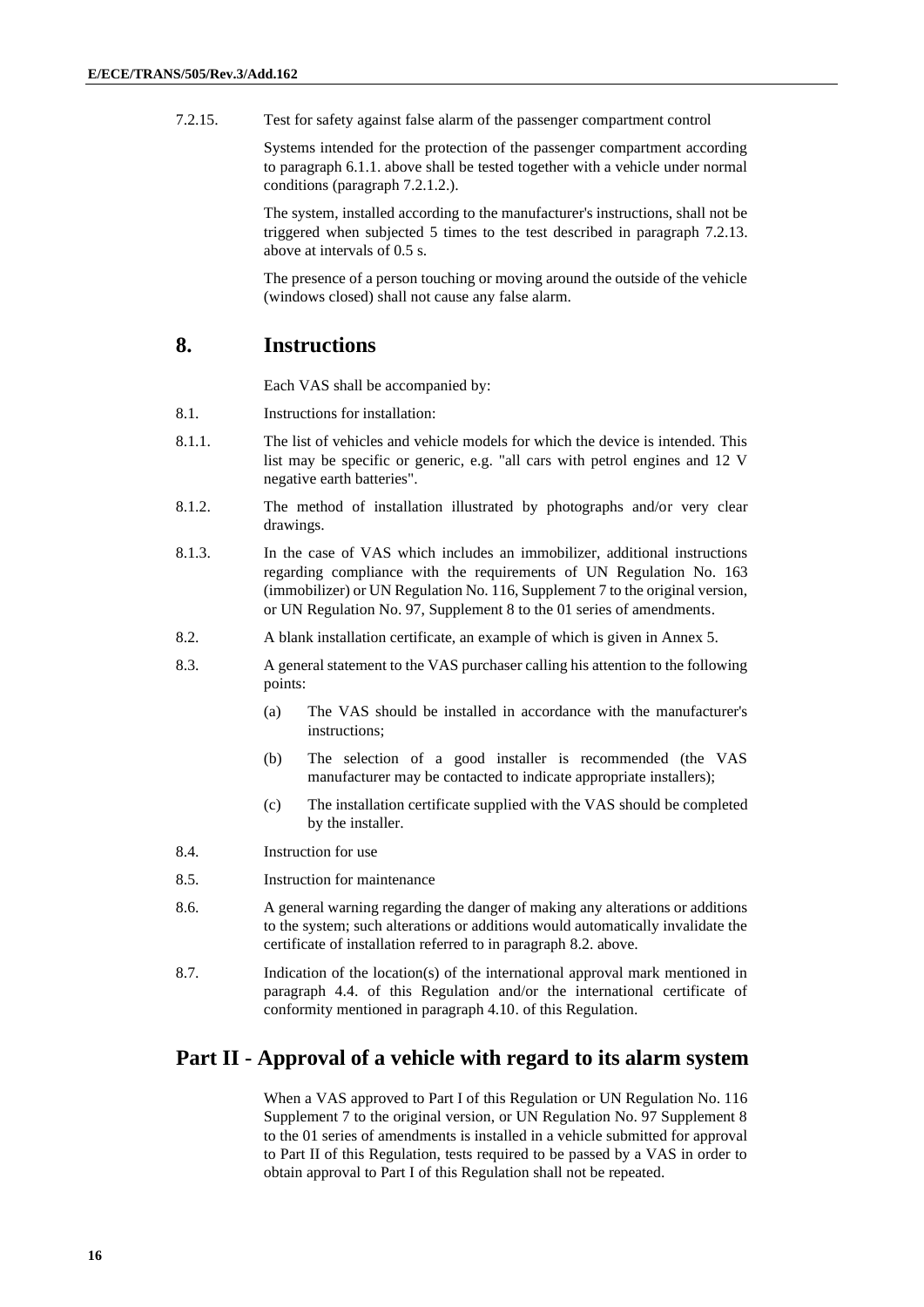### **9. Definitions**

For the purpose of Part II of this Regulation,

- 9.1. *"Alarm system(s)"* (AS) means an arrangement of components fitted as original equipment in a vehicle type, designed to indicate intrusion into or interference with the vehicle; these systems may provide additional protection against unauthorized use of the vehicle.
- 9.2. *"Vehicle type with regard to its alarm system"* means vehicles which do not differ significantly in such essential aspects as:
	- (a) The manufacturer's trade name or mark;
	- (b) Vehicle features which significantly influence the performances of the AS;
	- (c) The type and design of the AS or VAS.
- 9.3. *"Approval of a vehicle"* means the approval of a vehicle type with regard to the requirements laid down in paragraphs 10., 11. and 12. below.
- 9.4. Other definitions applicable to Part II are contained in paragraph 2. of this Regulation.

#### **10. General specifications**

10.1. ASs shall be designed and built in such a way that they, in the event of intrusion into or interference with a vehicle, provide a warning signal, and may include an immobilizer.

> The warning signal shall be audible and in addition may include optical warning devices, or be a radio alarm, or any combination of the above.

- 10.2. Vehicle which are equipped with alarm systems shall comply with the relevant technical requirements, especially with regard to electromagnetic compatibility (EMC).
- 10.3. The AS and components thereof shall not activate inadvertently, particularly whilst the engine is in its running mode.
- 10.4. Failure of the AS, or failure of its electrical supply shall not affect the safe operation of the vehicle.
- 10.5. The alarm system, its components and the parts controlled by them shall be so installed as to minimize the risk for anyone to make them inoperable or to destroy them rapidly and without calling attention, e.g. using low-cost, easilyconcealed tools, equipment or fabrications readily available to the public at large.
- 10.6. The system shall be so arranged that the shorting out of any warning signal circuit shall not render inoperative any aspects of the alarm system, other than the circuit which is shorted out.

#### **11. Particular specifications**

- 11.1. Protection range
- 11.1.1. Specific requirements

The AS shall at least detect and signal the opening of any vehicle door, engine bonnet and luggage compartment. The failure or switching off of light sources, e.g. passenger compartment light, shall not impair the control operation.

The installation of additional efficient sensors for information/display, e.g.: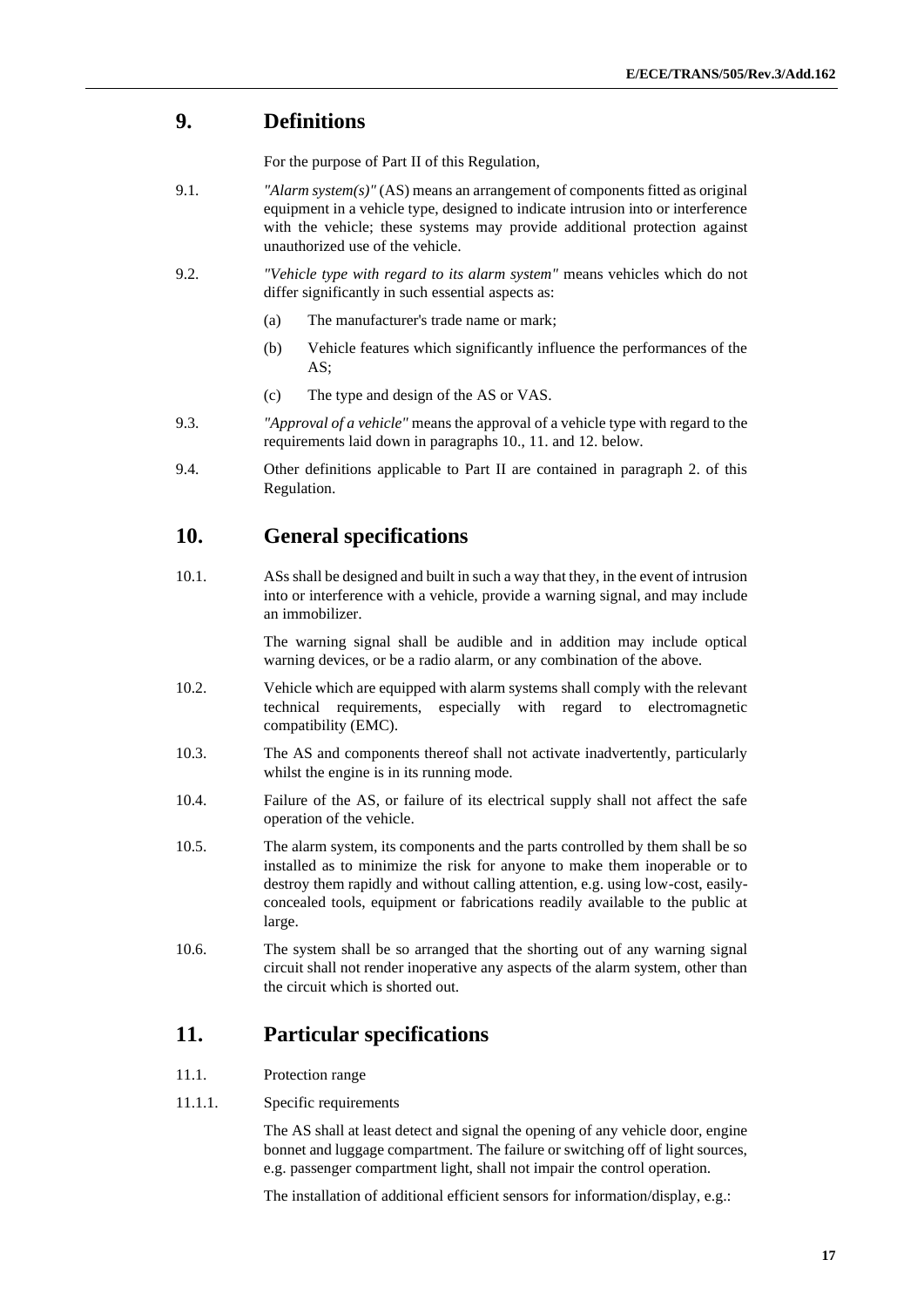- (a) Of intrusion into the vehicle, e.g. passenger compartment control, window glass control breakage of any glazed area; or
- (b) Of attempted vehicle theft, e.g. inclination sensor;

are allowed, taking account of measures to prevent any unnecessary sounding of the alarm  $(=$  false alarm, see paragraph 11.1.2. below).

Insofar as these additional sensors generate an alarm signal even after an intrusion has occurred (e.g. by breakage of a glazed area) or under external influences (e.g. wind), the alarm signal, activated by one of the abovementioned sensors, shall be activated not more than 10 times within the same activation period of the AS.

In this case the activation period shall be limited by the authorized unsetting of the system as a result of the vehicle user's action.

Some kinds of additional sensors, e.g. passenger compartment control (ultrasonic, infrared) or inclination sensor, etc., may be intentionally deactivated. In this case, separate deliberate action shall be taken each time before the AS is set. It shall not be possible to deactivate the sensors while the alarm system is in a set state.

- 11.1.2. Safety against false alarm
- 11.1.2.1. It shall be ensured that the AS both in set and unset conditions, cannot cause the alarm signal to sound unnecessarily, in the event of:
	- (a) An impact on the vehicle: test specified in paragraph 7.2.13.;
	- (b) Electromagnetic compatibility: tests specified in paragraph 7.2.12.;
	- (c) Reduction of battery voltage by continuous discharge: test specified in paragraph 7.2.14.;
	- (d) False alarm of the passenger compartment control: test specified in paragraph 7.2.15.
- 11.1.2.2. If the applicant for approval can demonstrate, e.g. by technical data, that safety against false alarm is satisfactorily ensured, the technical service responsible for conducting approval tests may not require some of the above tests.
- 11.2. Audible alarm
- 11.2.1. General

The warning signal shall be clearly audible and recognizable and shall differ significantly from the other audible signals used in road traffic.

In addition to the original equipment audible warning device, a separate audible warning device may be fitted in the area of the vehicle which is controlled by the AS, where it shall be protected against easy, rapid access by persons.

If a separate audible warning device according to paragraph 11.2.3.1. below is used, the original equipment standard audible warning device may additionally be actuated by the AS, provided that any tampering with the standard audible warning device (generally more accessible) does not affect the operation of the additional audible warning device.

11.2.2. Duration of the audible signal

Minimum: 25 s

Maximum: 30 s

The audible signal may sound again only after the next interference with the vehicle, i.e. after the above-mentioned time span. (Restrictions: see paragraphs 11.1.1. and 11.1.2. above).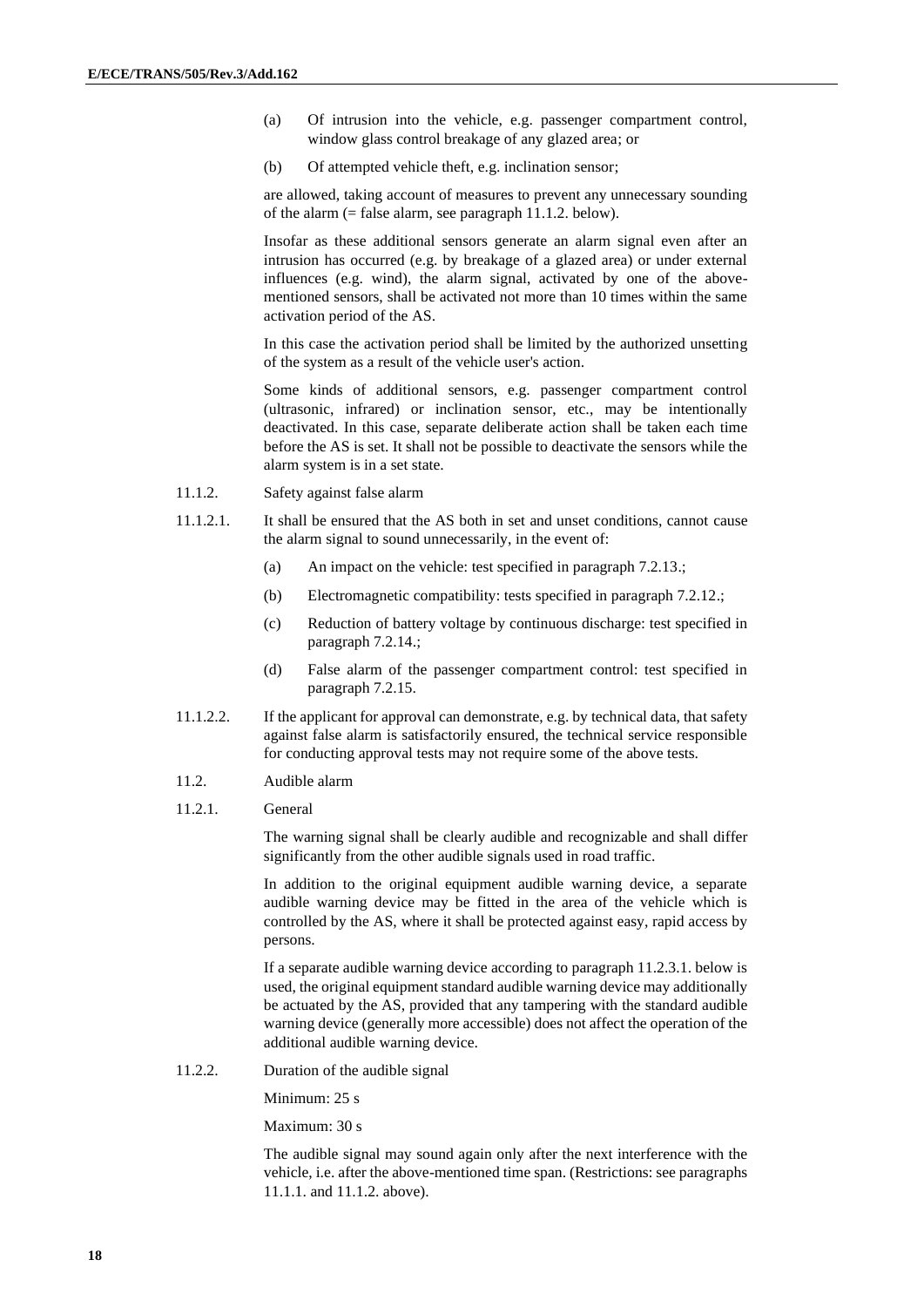Unsetting of the alarm system shall immediately cut the signal.

- 11.2.3. Specifications concerning the audible signal
- 11.2.3.1. Constant tone signal device (constant frequency spectrum), e.g. horns: acoustical, etc., data according to UN Regulation No. 28, Part I.

Intermittent signal (on/off):

Trigger frequency  $(2 \pm 1)$  Hz

On time  $=$  off time  $\pm 10$  per cent

11.2.3.2. Audible signal device with frequency modulation: acoustical, etc., data according to UN Regulation No. 28, Part I but equal passage of a significant frequency range within the above-mentioned range (1,800 through 3,550 Hz) in both directions.

Passage frequency  $(2 \pm 1)$  Hz

#### 11.2.3.3. Sound level

The sound level shall be:

- (a) Either an audible warning device approved under UN Regulation No. 28, Part I;
- (b) Or a device meeting the requirements of UN Regulation No. 28, Part I, paragraph 6.1. and 6.2.

However, in the case of a different sound source from the original equipment audible warning device, the minimum sound level may be reduced to 100 dB(A), measured under the conditions of UN Regulation No. 28, Part I.

- 11.3. Optical alarm if fitted
- 11.3.1. General

In the event of intrusion into or interference with the vehicle the device shall activate an optical signal as specified in paragraphs 11.3.2. and 11.3.3. below.

11.3.2. Duration of the optical signal

The optical signal shall have a duration between 25 s and 5 minutes after the alarm has been activated. The unsetting of the alarm system shall immediately stop the signal.

11.3.3. Type of optical signal

Flashing of all direction indicators and/or passenger compartment light of the vehicle, including all lamps in the same electrical circuit.

Trigger frequency  $(2 \pm 1)$  Hz

In relation to the audible signal, also asynchronous signals are allowed.

On time  $=$  off time  $\pm 10$  per cent

11.4. Radio alarm (pager) - if fitted

The AS may include a facility generating an alarm signal by radio transmission.

- 11.5. Alarm system setting lock
- 11.5.1. When the engine is in its running mode, deliberate or inadvertent setting of the alarm system shall be impossible.
- 11.6. Setting and unsetting of the AS
- 11.6.1. Setting

Any suitable means of setting of the AS is allowed, provided that such means does not inadvertently cause false alarms.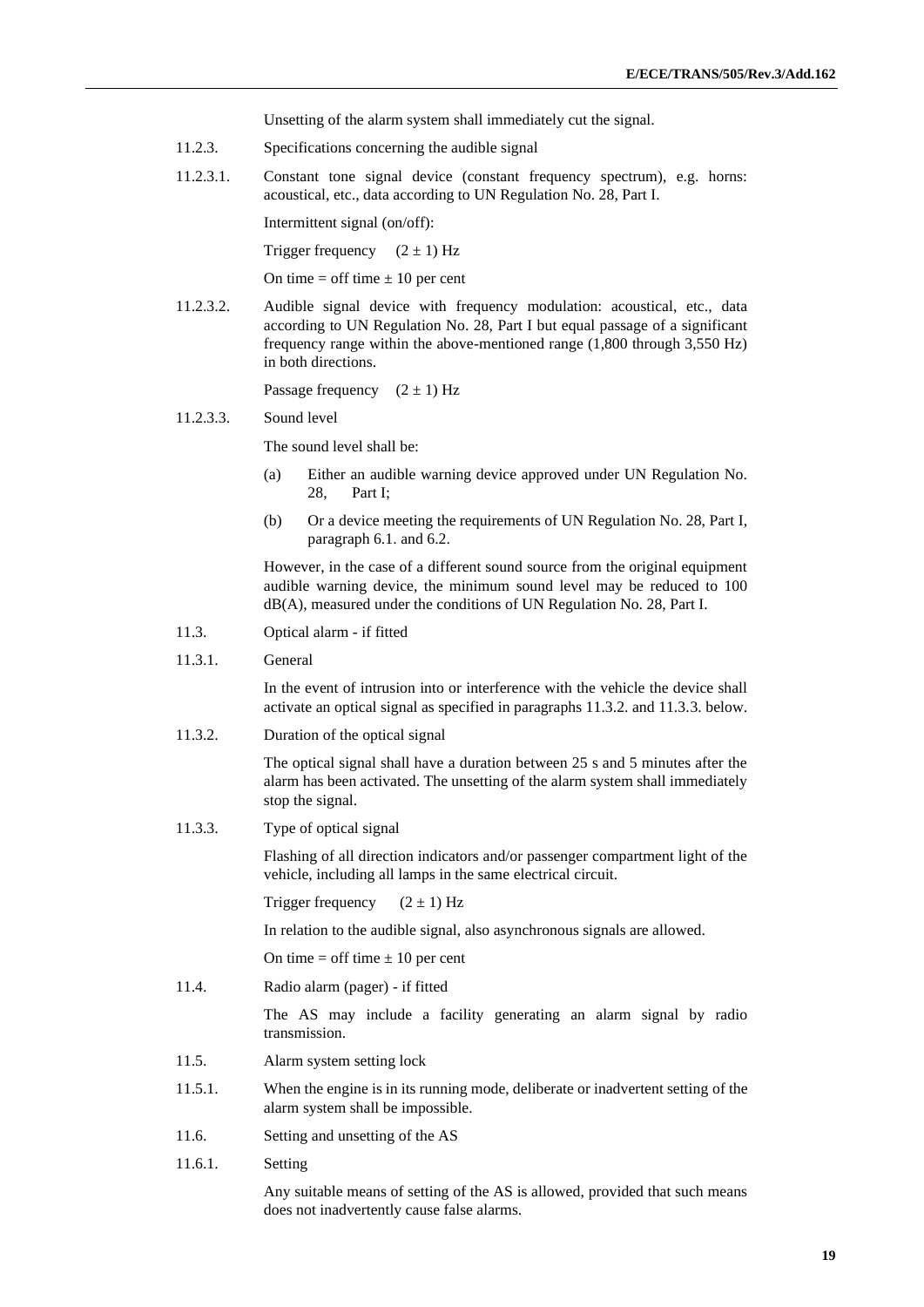#### 11.6.2. Unsetting

Unsetting of the AS shall be achieved by one or a combination of the following devices. Other devices giving equivalent performance are permitted.

- 11.6.2.1. A mechanical key (complying with requirements of Annex 6 to this Regulation) which can be coupled with a centralized vehicle locking system comprising of at least 1,000 variants, operated from the outside.
- 11.6.2.2. Electrical/electronic device, e.g. remote control, with at least 50,000 variants and shall incorporate rolling codes and/or have a minimum scan time of ten days, e.g. a maximum of 5,000 variants per 24 hours for 50,000 variants minimum.
- 11.6.2.3. A mechanical key or an electrical/electronic device within the protected passenger compartment, with timed exit/entry delay.
- 11.7. Exit delay

If the switching device for setting the AS is fitted within the protected area, an exit delay shall be provided. It shall be possible for the exit delay to be set to between 15 seconds and 45 seconds after the switch has been operated. The delay period may be adjustable to suit individual operators' circumstances.

11.8. Entry delay

If the device for unsetting the AS is fitted within the protected area, a delay of 5 seconds minimum and 15 seconds maximum shall be allowed before the activation of the audible and optical signals. The delay period may be adjustable to suit individual operators' circumstances.

- 11.9. Status display
- 11.9.1. To provide information on the status of the AS (set, unset, alarm setting period, alarm has been activated), optical displays inside and outside the passenger compartment are allowed. Any optical signal or any use of lighting and lightsignalling devices outside the passenger compartment shall fulfil the requirements of UN Regulation No. 48.
- 11.9.2. If an indication of short-term "dynamic" processes such as changes from "set" to "unset" and vice versa is provided, it shall be optical according to paragraph 11.9.1. Such optical indication may also be produced by the simultaneous operation of the direction indicators and/or passenger compartment lamp(s), provided that the duration of the optical indication by the direction indicators does not exceed 3 seconds.

#### 11.10. Power supply

The source of power for the AS shall either be the vehicle battery or a rechargeable battery. Where provided, an additional rechargeable or nonrechargeable battery may be used. These batteries shall by no means supply energy to other parts of the vehicle electrical system.

- 11.11. Specifications for optional functions
- 11.11.1. Self-check, automatic failure indication

On setting the AS, irregular situations, e.g. open doors, etc., can be detected by a self-check function (plausibility control), and this situation is indicated.

11.11.2. Panic alarm

An optical and/or audible and/or radio alarm is allowed independent of the state (set or unset) and/or function of the AS. Such an alarm shall be triggered from within the vehicle and shall not affect the state (set or unset) of the AS. Also it shall be possible for the vehicle user to switch off the panic alarm. In the case of an audible alarm, its sounding duration per activation shall not be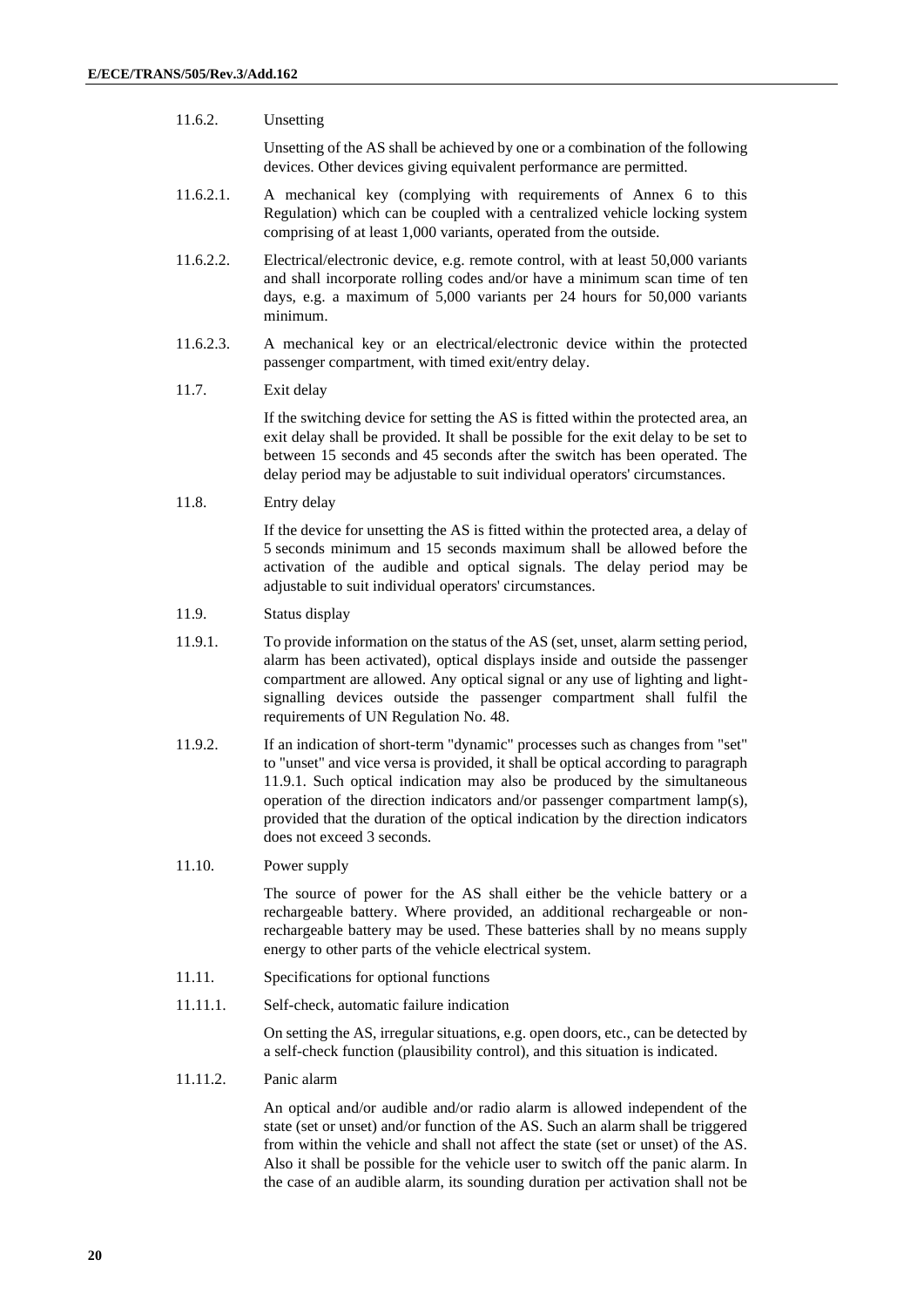restricted. A panic alarm shall not immobilize the engine or stop it if it is running.

#### **12. Test conditions**

All components of the VAS or AS shall be tested in accordance with procedures described in paragraph 7.

This requirement does not apply to:

- 12.1. Those components that are fitted and tested as part of the vehicle, whether or not a VAS/AS is fitted (e.g. lamps); or,
- 12.2. Those components that have previously been tested as part of the vehicle and documentary evidence has been provided.
- 12.3. Components that are not embedded in the vehicle, e.g. keys.

### **13. Instructions**

Each vehicle shall be accompanied by:

- 13.1. Instructions for use.
- 13.2. Instructions for maintenance.
- 13.3. A general warning regarding the danger of making any alterations or additions to the system.

### **14. Modification of vehicle type and extension of approval**

- 14.1. Every modification of the vehicle type or component type shall be notified to the Type Approval Authority which approved the vehicle or component type. The Type Approval Authority shall then either:
	- (a) Decide, in consultation with the manufacturer, that a new type approval is to be granted, or
	- (b) Apply the procedure contained in paragraph 14.1.1. (Revision) below and, if applicable, the procedure contained in paragraph 14.1.2. (Extension) below.

#### 14.1.1. Revision

When particulars recorded in the information documents have changed and the Type Approval Authority considers that the modifications made are unlikely to have appreciable adverse effects and that in any case the foot controls still meet the requirements, the modification shall be designated a "revision".

In such a case, the Type Approval Authority shall issue the revised pages of the information documents as necessary, marking each revised page to show clearly the nature of the modification and the date of re-issue. A consolidated, updated version of the information documents, accompanied by a detailed description of the modification, shall be deemed to meet this requirement.

- 14.1.2. The modification shall be designated as an "extension" if, in addition to the change of the data recorded in the information documents:
	- (a) Further inspections or tests are required; or
	- (b) Any information on the communication document (with the exception of its attachments) has changed; or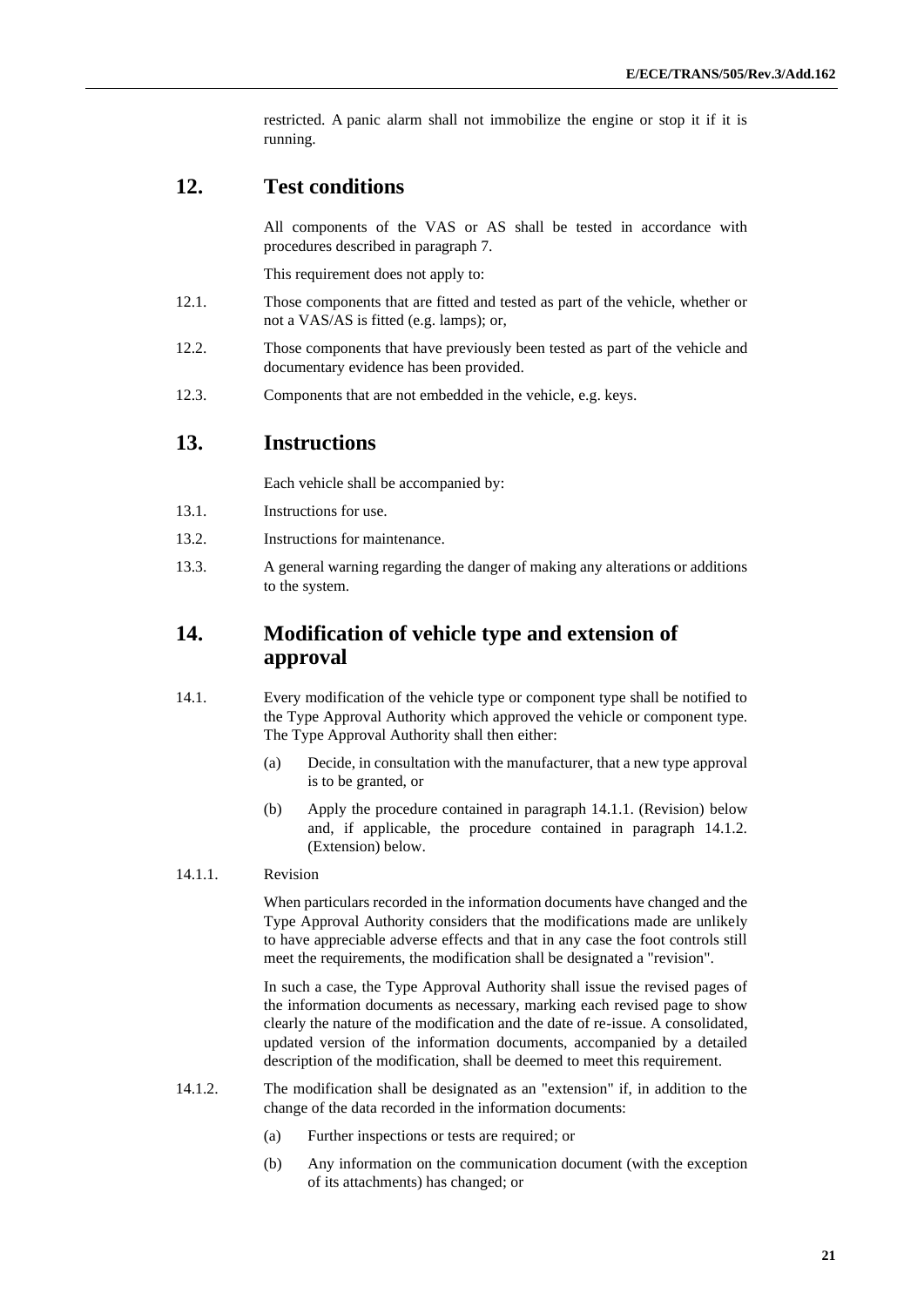- (c) Approval to a later series of amendments is requested after its entry into force.
- 14.2. Confirmation or refusal of approval, specifying the alterations, shall be communicated to the Contracting Parties to the Agreement applying the UN Regulation by means of the communication document In addition, the index to the information documents and to the test reports, attached to the communication document, shall be amended accordingly to show the date of the most recent revision or extension.
- 14.3. The Type Approval Authority granting the extension of approval shall assign a series number to each communication form drawn up for such an extension.
- 14.2. Confirmation or refusal of approval, specifying the alteration, shall be communicated by the procedure specified in paragraph 4.3. above to the Contracting Parties to the Agreement applying this Regulation.
- 14.3. The Type Approval Authority issuing the extension of approval shall assign a serial number to each communication form drawn up for such an extension.

### **15. Conformity of production procedures**

The conformity of production procedures shall comply with those set out in the Agreement, Schedule 1 (E/ECE/TRANS/505/Rev.3), with the following requirements:

- 15.1. Vehicles/components under this Regulation shall be so manufactured as to conform to the type approved by meeting the requirements of the relevant part(s) of this Regulation.
- 15.2. For each type of vehicle or component the tests prescribed in the relevant part(s) of this Regulation shall be carried out on a statistically controlled and random basis, in accordance with one of the regular quality assurance procedures.
- 15.3. The authority which has granted approval may at any time verify the conformity control methods applied in each production facility. The normal frequency of these verifications shall be one every two years.

#### **16. Penalties for non-conformity of production**

- 16.1. The approval granted in respect of a vehicle/component type pursuant to this Regulation may be withdrawn if the requirements laid down in paragraph 15. above are not complied with.
- 16.2. If a Contracting Party to the Agreement applying this Regulation withdraws an approval it has previously granted, it shall forthwith so notify the other Contracting Parties applying this Regulation, by means of a form conforming to the model in Annex 2.

#### **17. Production definitively discontinued**

If the holder of the approval completely ceases to manufacture a vehicle/component type approved in accordance with this Regulation, he shall so inform the authority which granted the approval. Upon receiving the relevant communication, that authority shall inform thereof the other Contracting Parties to the Agreement applying this Regulation by means of a form conforming to the model in Annex 2.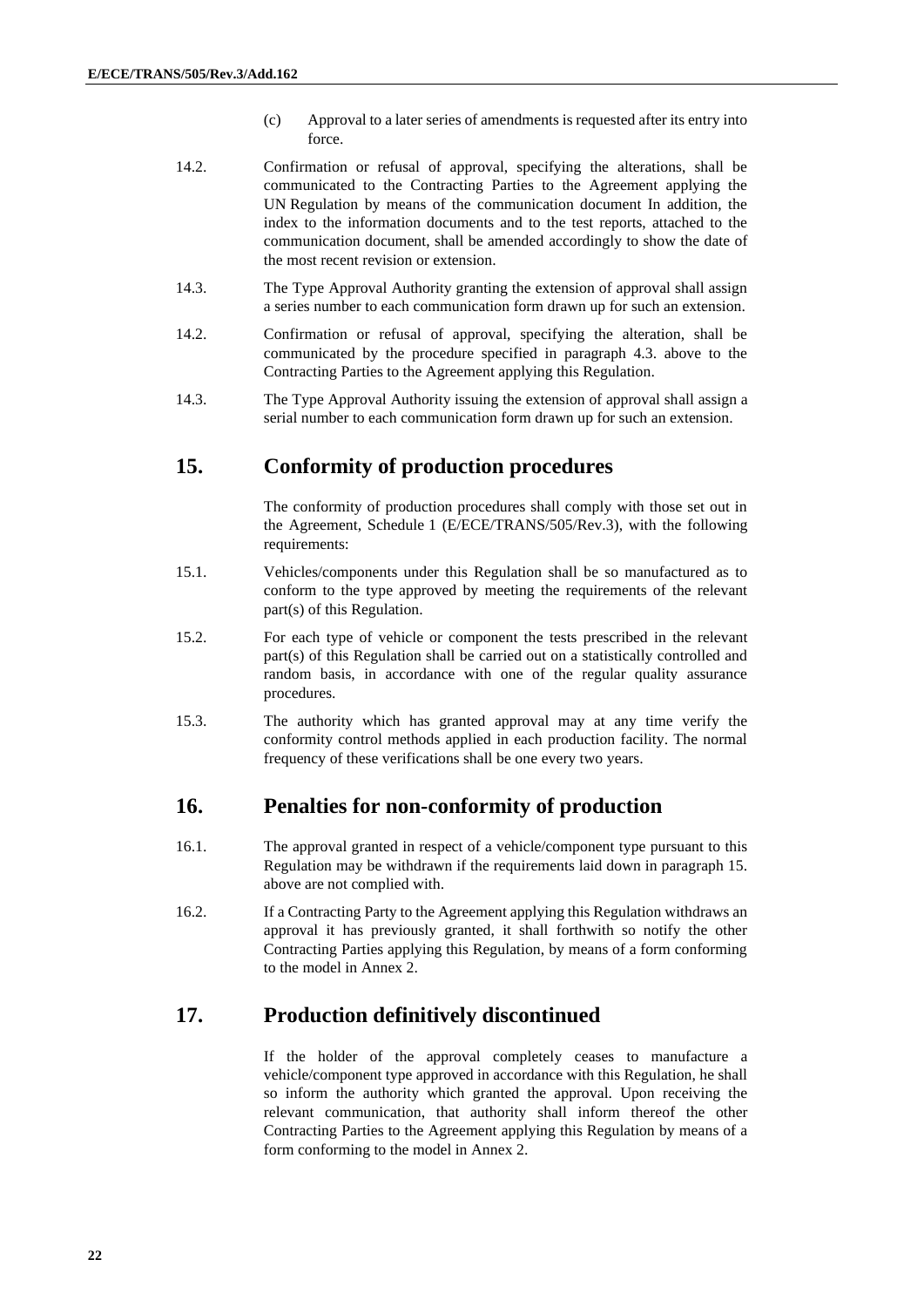### **18. Names and addresses of the Technical Services responsible for conducting approval tests and of Type Approval Authorities**

The Contracting Parties to the Agreement applying this Regulation shall communicate to the United Nations Secretariat the names and addresses of the Technical Services responsible for conducting approval tests and of the Type Approval Authorities which grant approval and to which forms certifying approval or extension or refusal or withdrawal of approval are to be sent.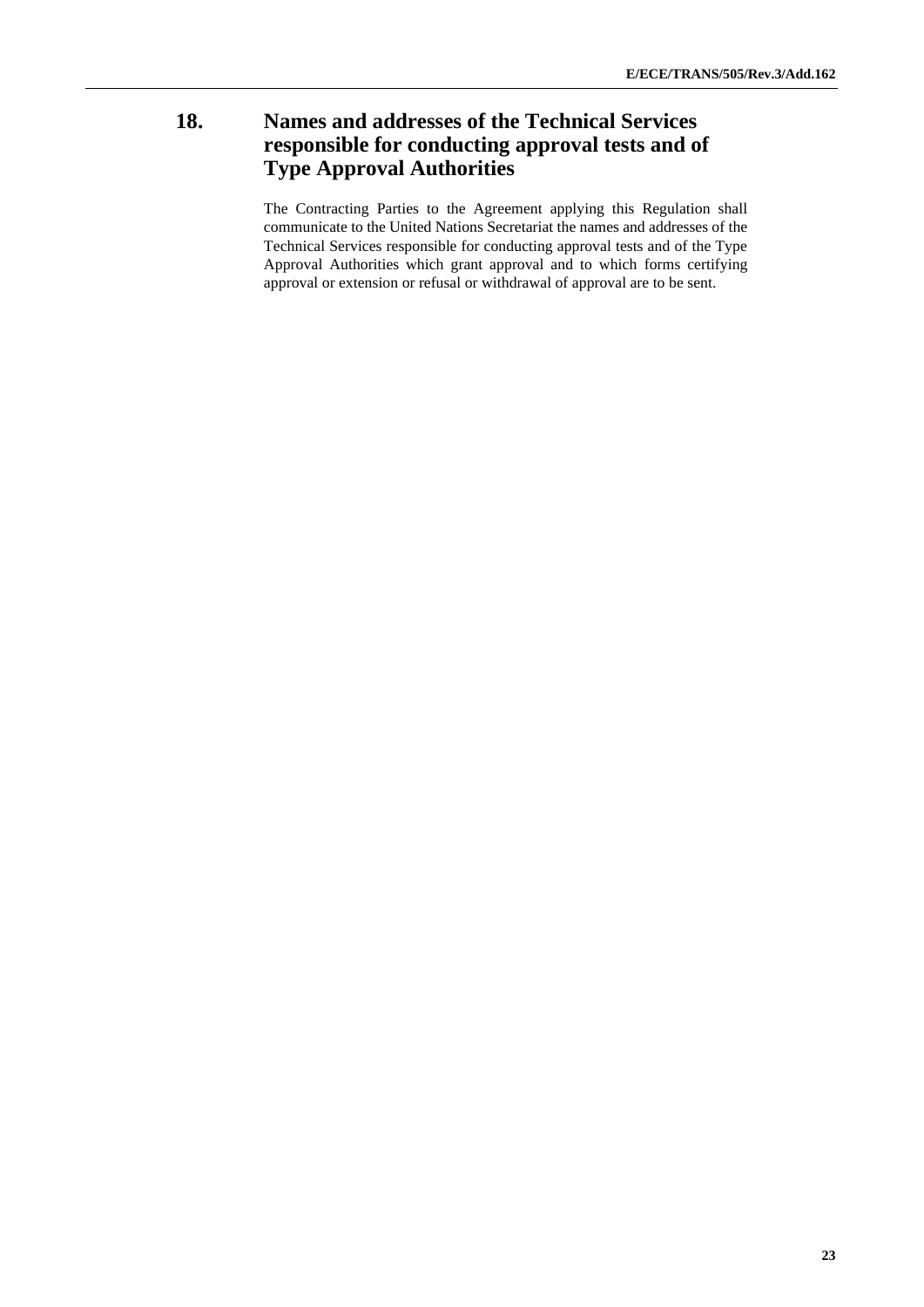## **Annex 1a**

## **Information document**

(Maximum format: A4 (210 mm x 297 mm))

In accordance with paragraph 11. of this Regulation relating to system type approval of a vehicle type with regard to an alarm system

| 1.     | <b>General</b>                                                                                                                                                                                                                                                                                                                                             |  |  |
|--------|------------------------------------------------------------------------------------------------------------------------------------------------------------------------------------------------------------------------------------------------------------------------------------------------------------------------------------------------------------|--|--|
| 1.1.   |                                                                                                                                                                                                                                                                                                                                                            |  |  |
| 1.2.   |                                                                                                                                                                                                                                                                                                                                                            |  |  |
| 1.3.   |                                                                                                                                                                                                                                                                                                                                                            |  |  |
| 1.3.1. |                                                                                                                                                                                                                                                                                                                                                            |  |  |
| 1.4.   |                                                                                                                                                                                                                                                                                                                                                            |  |  |
| 1.5.   |                                                                                                                                                                                                                                                                                                                                                            |  |  |
| 1.6.   |                                                                                                                                                                                                                                                                                                                                                            |  |  |
| 2.     | General construction characteristics of the vehicle                                                                                                                                                                                                                                                                                                        |  |  |
| 2.1.   | Photographs and/or drawings of a representative vehicle:                                                                                                                                                                                                                                                                                                   |  |  |
| 2.2.   | Hand of drive: left / right (Strike out what does not apply)                                                                                                                                                                                                                                                                                               |  |  |
| 3.     | <b>Miscellaneous</b>                                                                                                                                                                                                                                                                                                                                       |  |  |
| 3.1.   | Type approval number, if available:                                                                                                                                                                                                                                                                                                                        |  |  |
| 3.1.1. | A detailed description of the vehicle type with regard to the arrangement of the<br>installed immobilizer illustrated by photographs and/or drawings (where the<br>immobilizer is already type approved as a separate technical unit, reference<br>may be made to the description in item 4.2. of the Immobilizer manufacturer's<br>information document): |  |  |
| 3.2.   | For alarm systems not yet approved                                                                                                                                                                                                                                                                                                                         |  |  |
| 3.2.1. | A detailed description of the alarm system and of the vehicle parts related to<br>the alarm system installed:                                                                                                                                                                                                                                              |  |  |
| 3.2.2. | A list of the main components comprising the alarm system:                                                                                                                                                                                                                                                                                                 |  |  |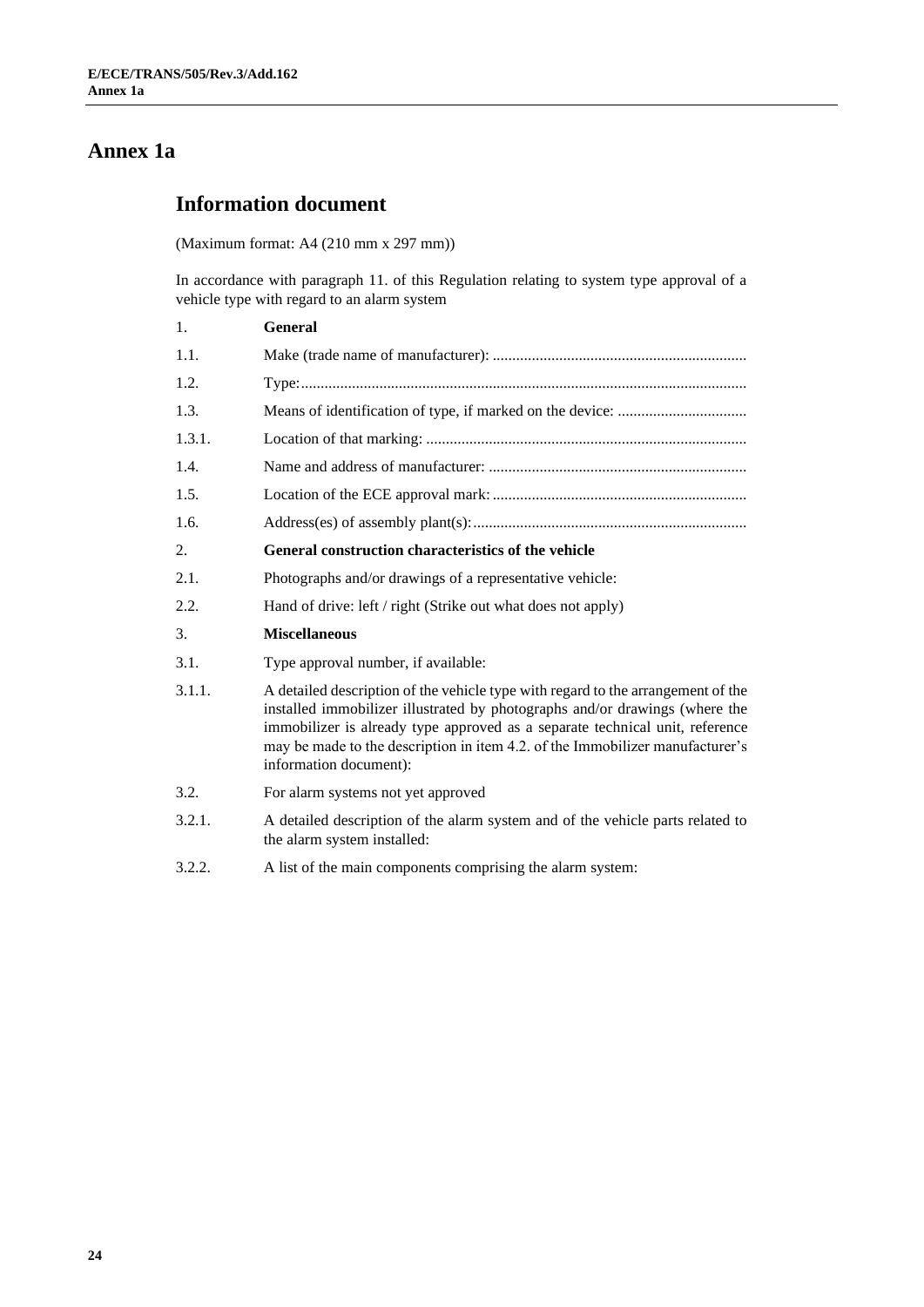### **Annex 1b**

### **Information document**

(Maximum format: A4 (210 mm x 297 mm))

In accordance with paragraph 6. of this Regulation relating to ECE component or separate technical unit type approval of an alarm system

| 1.     | General                                                                                                                                                                                |  |  |
|--------|----------------------------------------------------------------------------------------------------------------------------------------------------------------------------------------|--|--|
| 1.1.   |                                                                                                                                                                                        |  |  |
| 1.2.   |                                                                                                                                                                                        |  |  |
| 1.3.   |                                                                                                                                                                                        |  |  |
| 1.3.1. |                                                                                                                                                                                        |  |  |
| 1.4.   |                                                                                                                                                                                        |  |  |
| 1.5.   |                                                                                                                                                                                        |  |  |
| 1.6.   |                                                                                                                                                                                        |  |  |
| 2.     | Description of the device                                                                                                                                                              |  |  |
| 2.1.   | A detailed description of the alarm system and of the vehicle parts related to                                                                                                         |  |  |
| 2.1.1. |                                                                                                                                                                                        |  |  |
| 2.1.2. |                                                                                                                                                                                        |  |  |
| 2.2.   |                                                                                                                                                                                        |  |  |
| 2.3.   |                                                                                                                                                                                        |  |  |
| 2.4.   |                                                                                                                                                                                        |  |  |
| 2.5.   | List of main components comprising the device and, if applicable, their                                                                                                                |  |  |
| 3.     | <b>Drawings</b>                                                                                                                                                                        |  |  |
| 3.1.   | Drawings of the main components of the device (the drawings shall show the<br>intended space for UN type approval mark or reference mark, as applicable): .                            |  |  |
| 4.     | <b>Instructions</b>                                                                                                                                                                    |  |  |
| 4.1.   |                                                                                                                                                                                        |  |  |
| 4.2.   | Description of the method of installation illustrated by photographs and/or                                                                                                            |  |  |
| 4.3.   |                                                                                                                                                                                        |  |  |
| 4.4.   |                                                                                                                                                                                        |  |  |
| 4.5.   | List of paragraphs of this Regulation which do not apply by virtue of the<br>installation conditions for a VAS, which is to be installed in specified places<br>in specified vehicles. |  |  |

<sup>&</sup>lt;sup>1</sup> If the means of identification of type contains characters not relevant to describe the component or separate technical unit types covered in this information document, such characters shall be represented in the documentation by the symbol "?" (e.g. ABC??123??).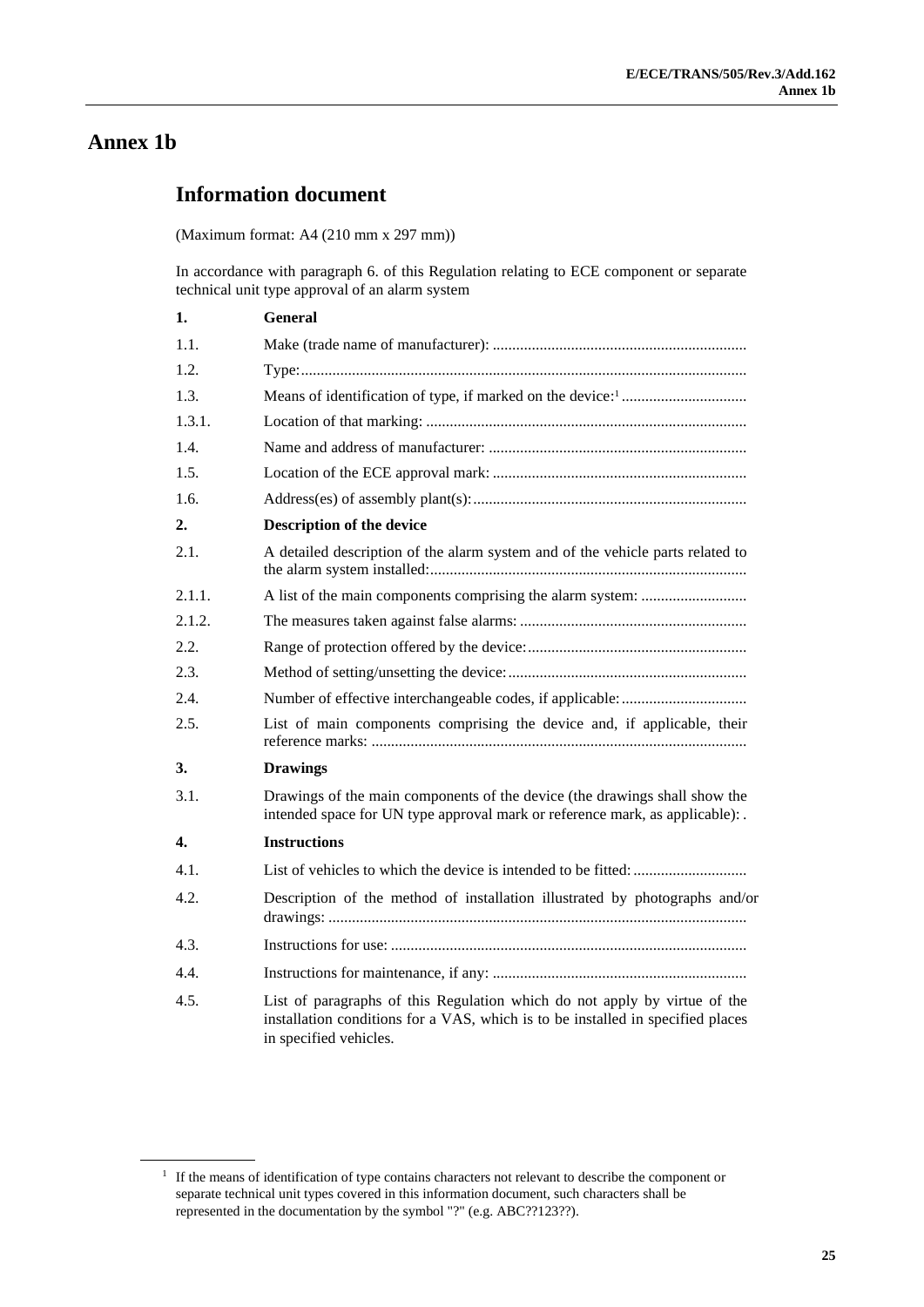## **Annex 2a**

## **Communication**

(Maximum format: A4 (210 x 297 mm))

|                 | issued by:                                                                                                                                                                                                                                                                                                                      | Name of administration:                                                                |  |
|-----------------|---------------------------------------------------------------------------------------------------------------------------------------------------------------------------------------------------------------------------------------------------------------------------------------------------------------------------------|----------------------------------------------------------------------------------------|--|
|                 |                                                                                                                                                                                                                                                                                                                                 |                                                                                        |  |
| concerning: $2$ | Approval granted                                                                                                                                                                                                                                                                                                                |                                                                                        |  |
|                 | Approval extended<br>Approval refused<br>Approval withdrawn<br>Production definitively discontinued                                                                                                                                                                                                                             |                                                                                        |  |
| No.163          |                                                                                                                                                                                                                                                                                                                                 | of a type of vehicle with regard to its Vehicle Alarm System pursuant to UN Regulation |  |
|                 |                                                                                                                                                                                                                                                                                                                                 |                                                                                        |  |
| 1.              |                                                                                                                                                                                                                                                                                                                                 |                                                                                        |  |
| 2.              |                                                                                                                                                                                                                                                                                                                                 |                                                                                        |  |
| 3.              |                                                                                                                                                                                                                                                                                                                                 |                                                                                        |  |
| 4.              |                                                                                                                                                                                                                                                                                                                                 | If applicable, name and address of manufacturer's representative:                      |  |
| 4.1.            |                                                                                                                                                                                                                                                                                                                                 |                                                                                        |  |
| 4.2.            | Hand of drive: left / right $^2$                                                                                                                                                                                                                                                                                                |                                                                                        |  |
| 4.3.            |                                                                                                                                                                                                                                                                                                                                 |                                                                                        |  |
| 4.3.1.          |                                                                                                                                                                                                                                                                                                                                 |                                                                                        |  |
| 4.3.1.1.        | A detailed description of the vehicle type with regard to the arrangement of the<br>installed VAS illustrated by photographs and/or drawings (where the VAS is<br>already type approved as a separate technical unit, reference may be made to<br>the description in item 4.2. of the VAS manufacturer's information document): |                                                                                        |  |
| 4.3.2.          | For alarm systems not yet approved                                                                                                                                                                                                                                                                                              |                                                                                        |  |
| 4.3.2.1.        |                                                                                                                                                                                                                                                                                                                                 | A detailed description of the alarm system and of the vehicle parts related to         |  |
| 4.3.2.2.        |                                                                                                                                                                                                                                                                                                                                 |                                                                                        |  |
| 5.              |                                                                                                                                                                                                                                                                                                                                 |                                                                                        |  |
| 6.              |                                                                                                                                                                                                                                                                                                                                 |                                                                                        |  |
| 7.              |                                                                                                                                                                                                                                                                                                                                 |                                                                                        |  |
| 8.              |                                                                                                                                                                                                                                                                                                                                 |                                                                                        |  |
| 9.              |                                                                                                                                                                                                                                                                                                                                 |                                                                                        |  |
|                 |                                                                                                                                                                                                                                                                                                                                 |                                                                                        |  |

<sup>1</sup> Distinguishing number of the country which has granted/extended/refused/withdrawn an approval (see approval provisions in the Regulation). 2 Strike out what does not apply.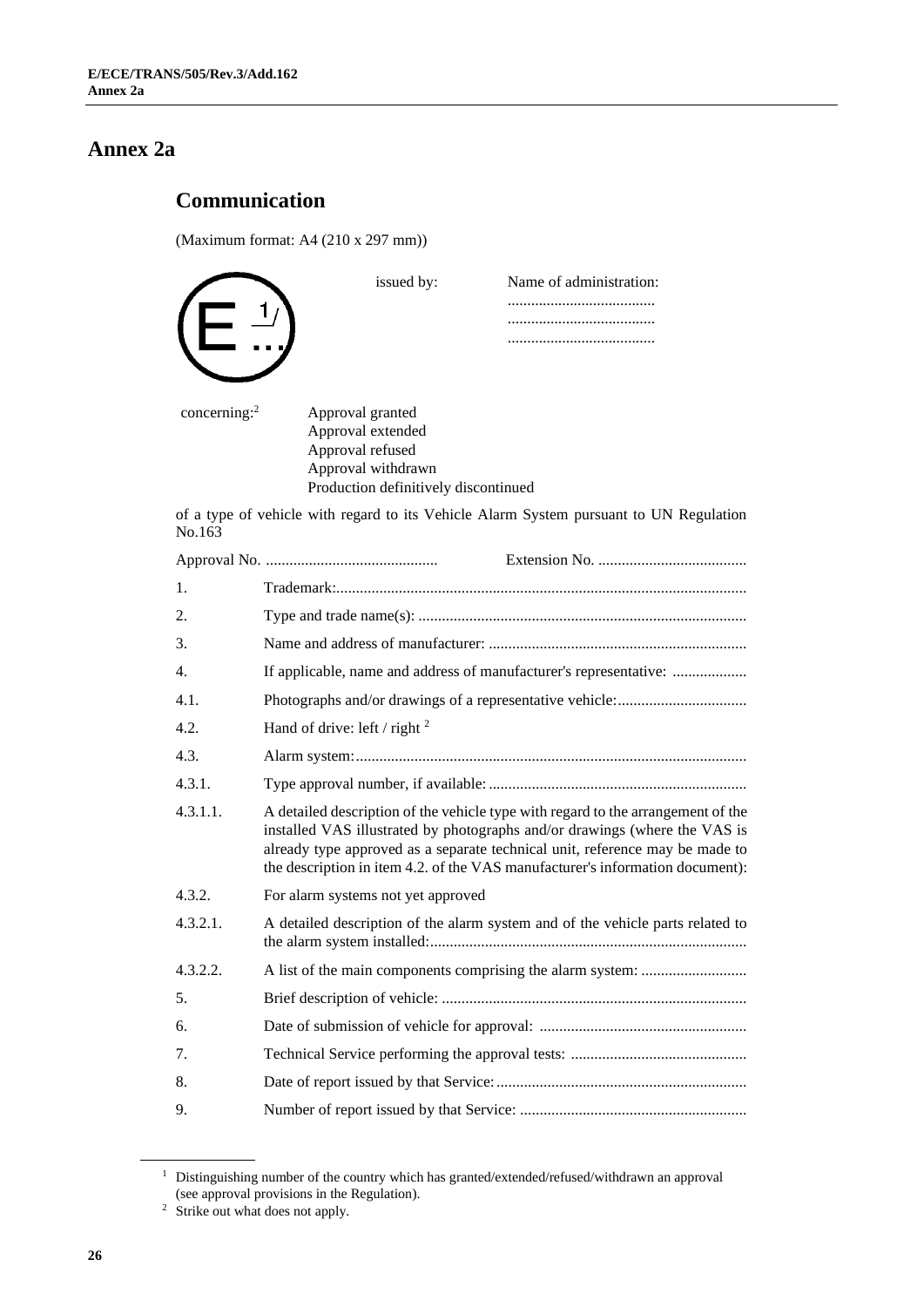| 10. | Approval granted/refused/extended/withdrawn: <sup>2</sup>              |
|-----|------------------------------------------------------------------------|
| 11. |                                                                        |
| 12. |                                                                        |
| 13. |                                                                        |
| 14. | Annexed to this communication are the following documents, bearing the |
| 15. |                                                                        |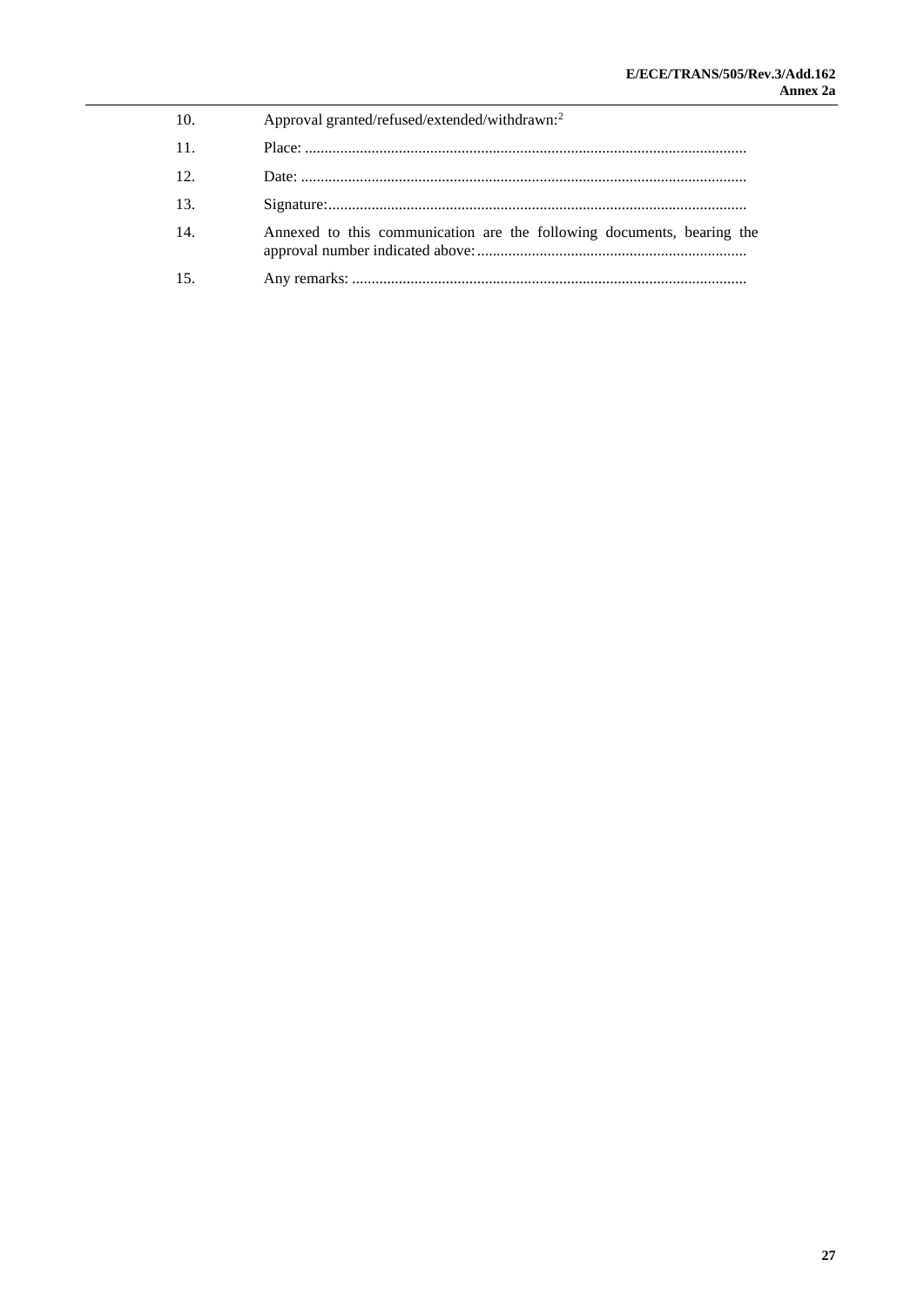### **Annex 2b**

## **Communication**

(Maximum format: A4 (210 x 297 mm))

|                 | issued by:                           | Name of administration: |
|-----------------|--------------------------------------|-------------------------|
|                 |                                      |                         |
|                 |                                      |                         |
|                 |                                      |                         |
|                 |                                      |                         |
| Concerning: $2$ | Approval granted                     |                         |
|                 | Approval extended                    |                         |
|                 | Approval refused                     |                         |
|                 | Approval withdrawn                   |                         |
|                 | Production definitively discontinued |                         |

of a type of component or separate technical unit as an alarm system pursuant to Regulation No. 163

| 1.             |                                                                                |
|----------------|--------------------------------------------------------------------------------|
| 2.             |                                                                                |
| 3.             |                                                                                |
| 3.1.           | If applicable, name and address of manufacturer's representative:              |
| 3.2.           |                                                                                |
| $\mathbf{4}$ . |                                                                                |
| 4.1.           | Means of identification of type, if marked on the device:                      |
| 4.1.1          | Location of that marking:                                                      |
| 4.2.           | Description of the alarm system:                                               |
| 4.2.1.         | A detailed description of the alarm system and of the vehicle parts related to |
| 4.2.2.         |                                                                                |
| 4.2.3          | List of vehicles to which the alarm is intended to be fitted:                  |
| 4.2.4          | Types of vehicles on which the immobilizer has been tested:                    |
| 5.             |                                                                                |
| 6.             |                                                                                |
| 7.             |                                                                                |
| 8.             | Approval granted/refused/extended/withdrawn: <sup>2</sup>                      |
| 9.             |                                                                                |
| 10.            |                                                                                |
| 11.            |                                                                                |

<sup>&</sup>lt;sup>1</sup> Distinguishing number of the country which has granted/extended/refused/withdrawn an approval (see approval provisions in the Regulation). 2 Strike out what does not apply.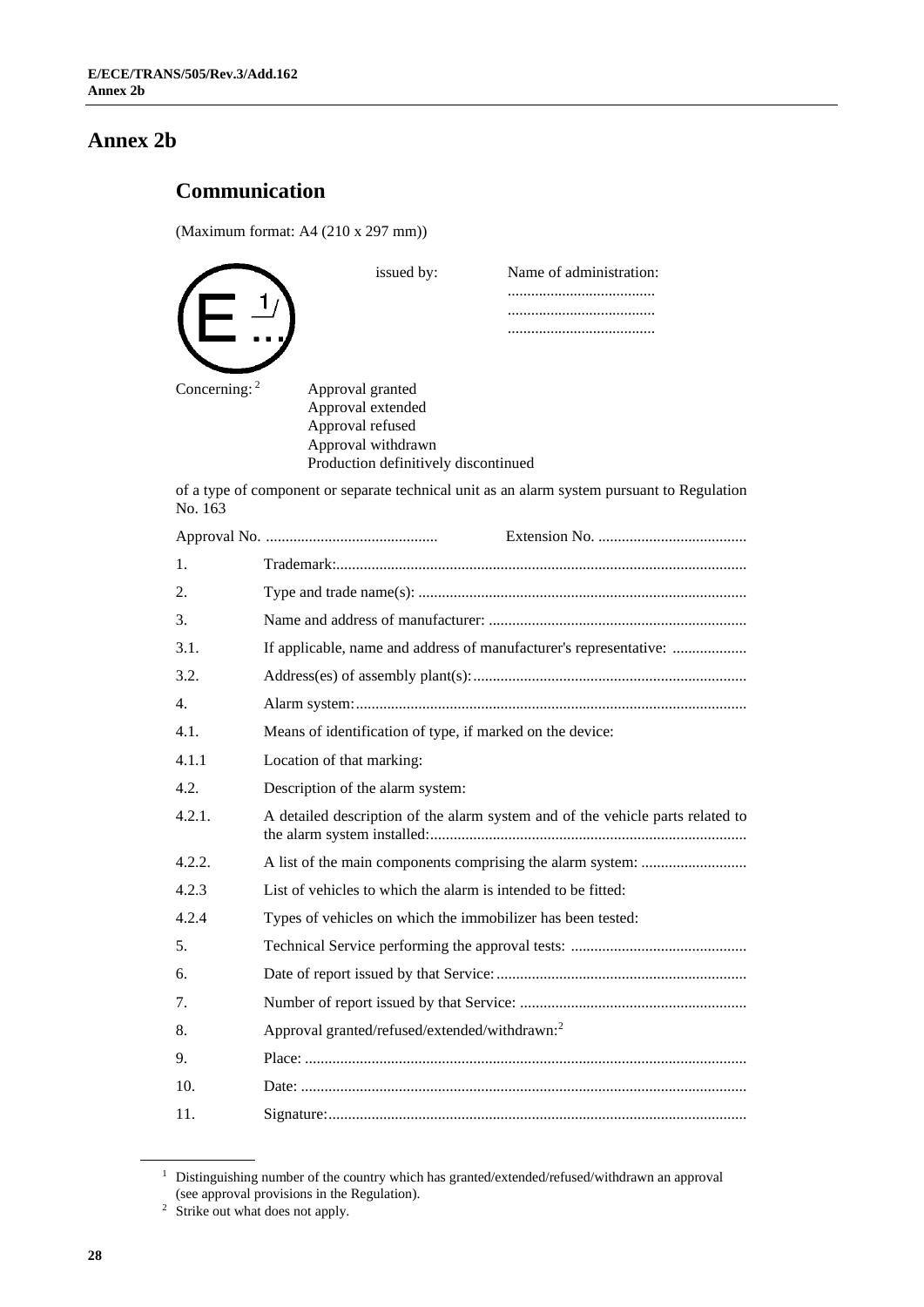- 12. Annexed to this communication are the following documents, bearing the approval number indicated above:.....................................................................
- 13. Any remarks: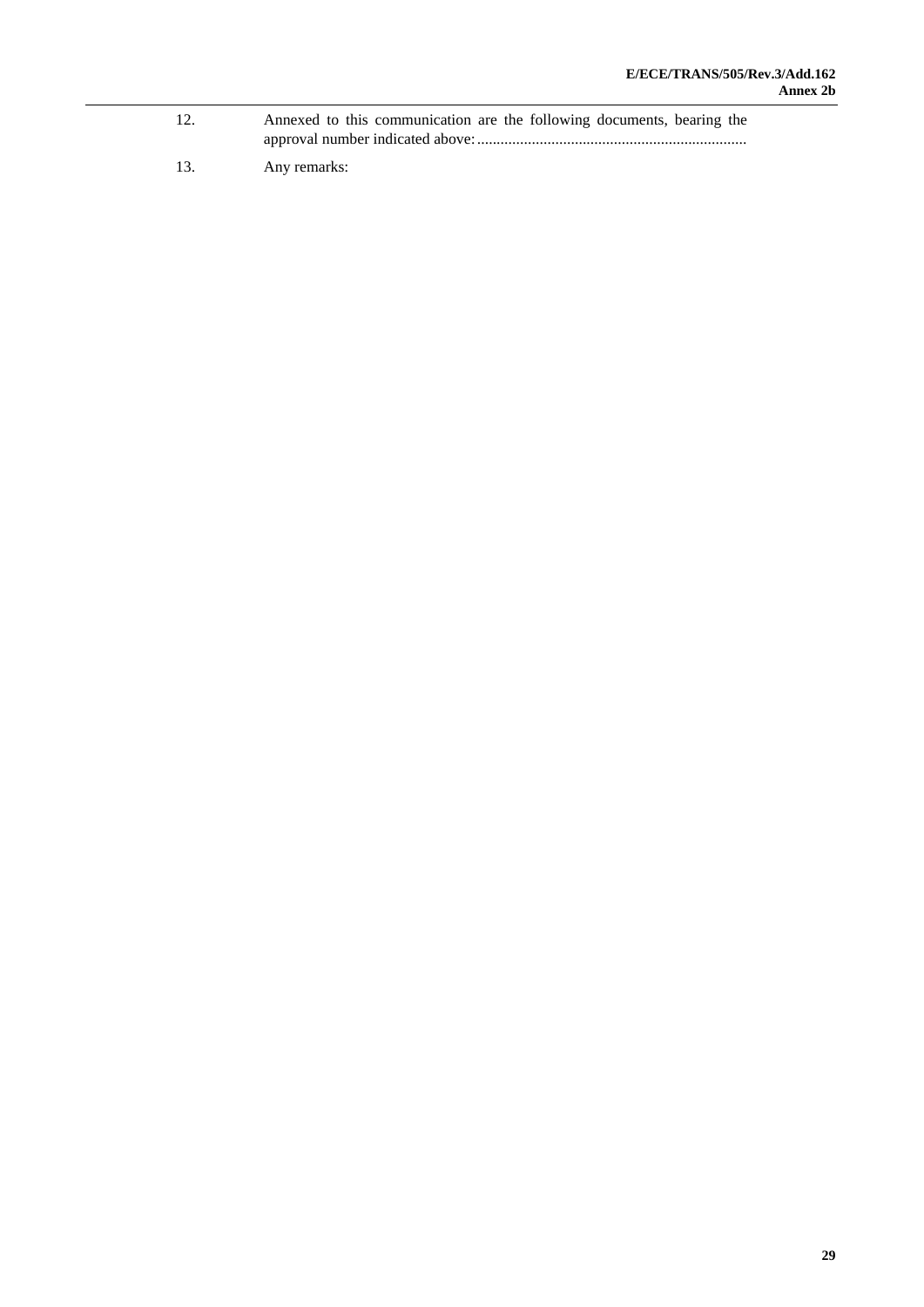### **Arrangements of approval marks**

(see paragraphs 4.4. to 4.4.2. of this Regulation)



The above approval mark affixed to a vehicle shows that the type concerned was approved in Belgium (E 6) pursuant to UN Regulation No. 163. The first two digits (00) of the approval number indicate that the approval was granted in accordance with the requirements of UN Regulation No. 163 in its original form.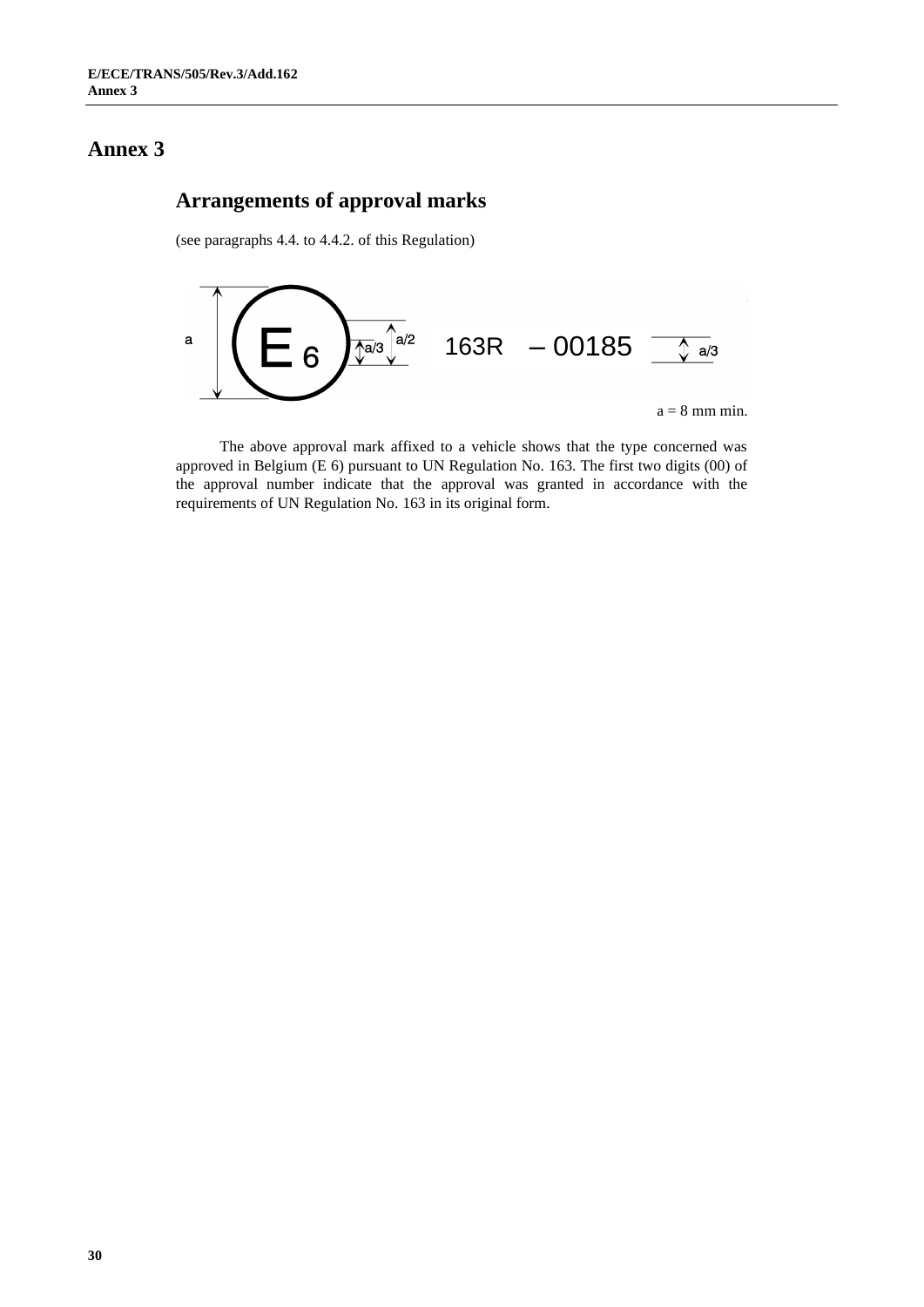## Model of certificate of conformity

|                     | (surname and name)                                                                      |        |
|---------------------|-----------------------------------------------------------------------------------------|--------|
|                     | Testify that the vehicle alarm system described below:                                  |        |
|                     |                                                                                         |        |
|                     |                                                                                         |        |
|                     | is in total conformity with the type approved                                           |        |
|                     |                                                                                         |        |
| (place of approval) |                                                                                         | (date) |
|                     |                                                                                         |        |
|                     | Identification of the main component(s):                                                |        |
|                     |                                                                                         |        |
|                     | Done at: $\qquad \qquad \ldots \ldots \ldots \ldots \ldots \ldots \ldots \ldots \ldots$ |        |
|                     |                                                                                         |        |
|                     |                                                                                         |        |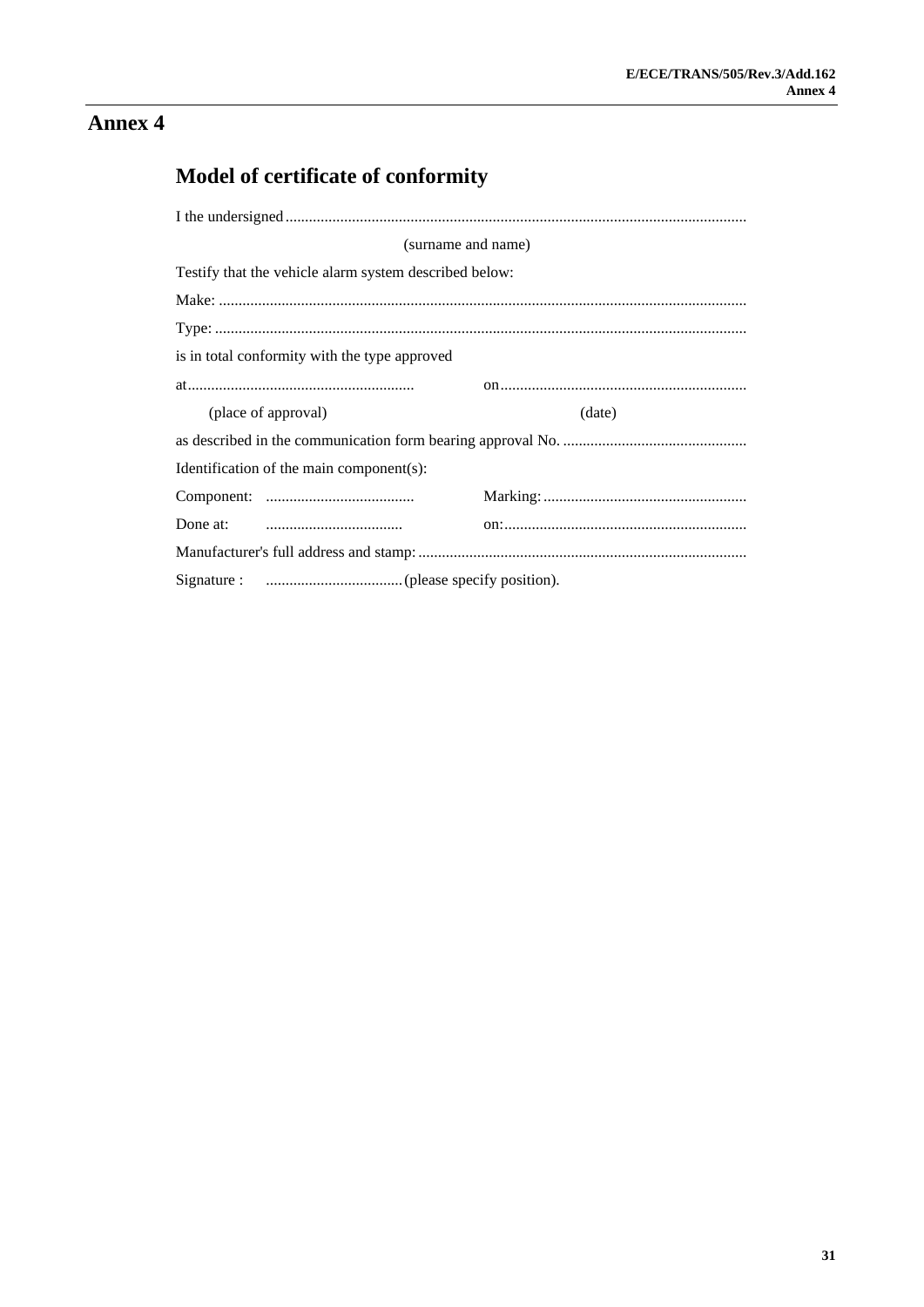## **Model of installation certificate**

professional installer, certify that the installation of the vehicle alarm system described below has been carried out by myself pursuant to the mounting instructions supplied by the manufacturer of the system.

Description of the vehicle

| Description of the vehicle alarm system |  |
|-----------------------------------------|--|
|                                         |  |
|                                         |  |
|                                         |  |
|                                         |  |
|                                         |  |
| Signature: (please specify position).   |  |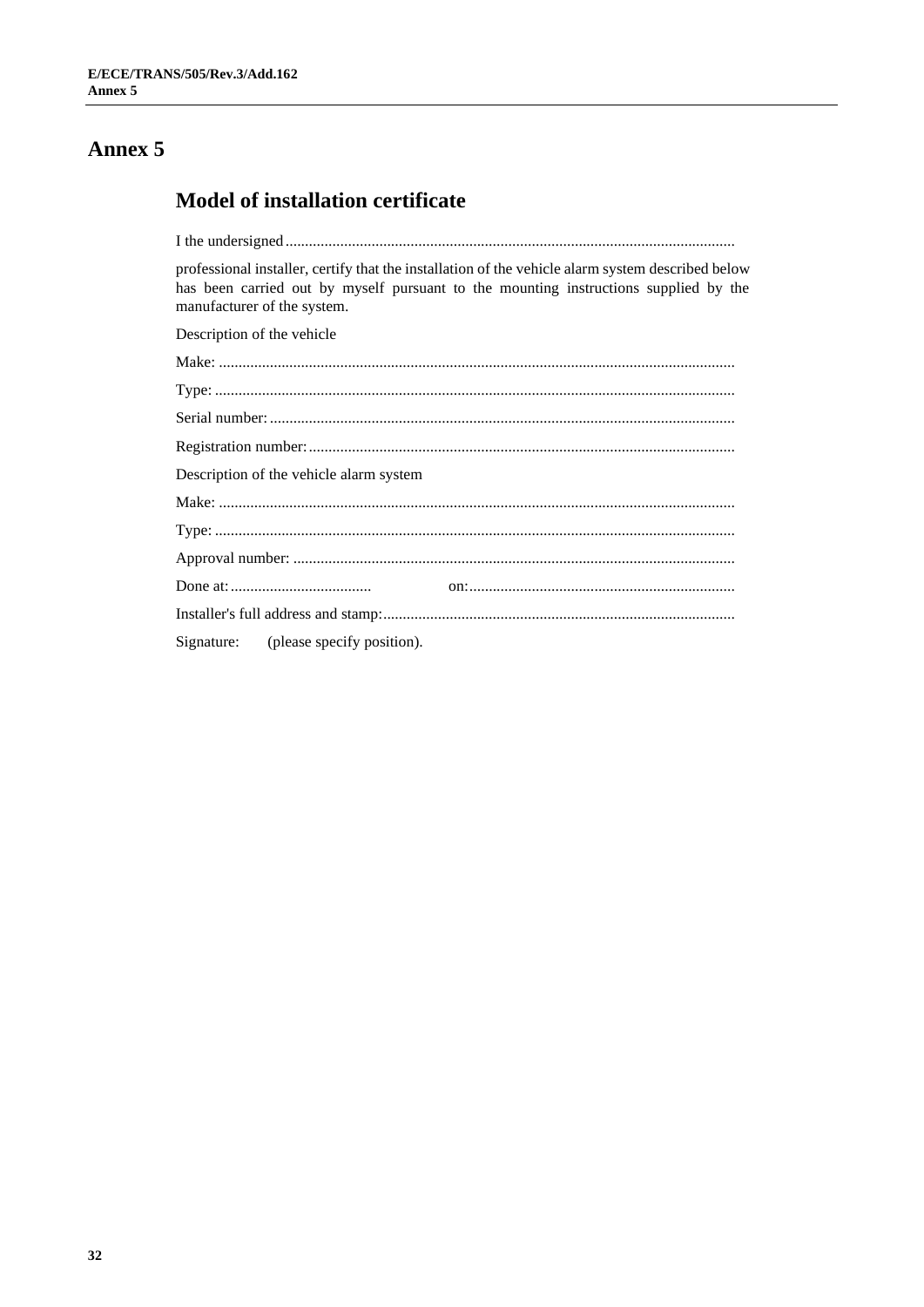## **Specifications for mechanical key switches**

- 1. The cylinder of the key switch shall not protrude by more than 1 mm from the cowling, and the protruding part shall be conical.
- 2. The joint between the cylinder core and the cylinder casing shall be capable of withstanding a tensile force of 600 N and a torque of 25 Nm.
- 3. The key switch shall be provided with a cylinder drill obstruction.
- 4. The key profile shall have at least 1,000 effective permutations.
- 5. The key switch shall not be operable by a key which differs by only one permutation from the key matching the key switch.
- 6. The key aperture to an external key switch shall be shuttered or otherwise protected against the penetration of dirt and/or water.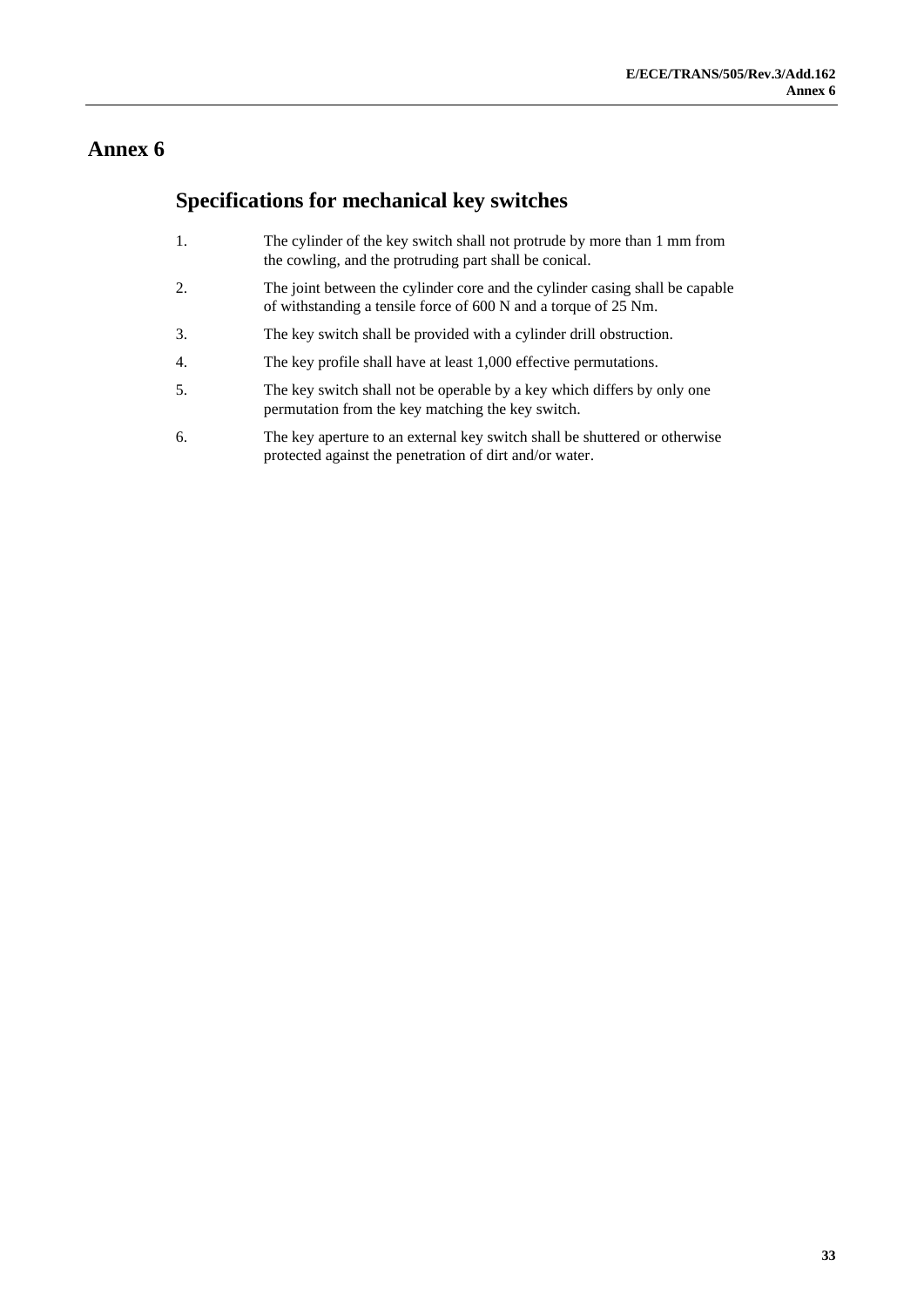### **Electromagnetic compatibility**

#### **1. Immunity against disturbances conducted along supply lines**

Tests shall be performed according to the technical prescriptions and transitional provisions of UN Regulation No. 10.06 series of amendments and according to the test methods described in Annex 10 for an Electrical/Electronic Sub-Assembly (ESA).

The VAS/AS shall be tested in unset state and in set state.

#### **2. Immunity against radiated high frequency disturbances**

Testing of the immunity of a VAS/AS in a vehicle may be performed according to the technical prescriptions and transitional provisions of UN Regulation No. 10, 06 series of amendments and test methods described in Annex 6 for the vehicles or Annex 9 foran Electrical/Electronic Sub-Assembly (ESA).

The VAS/AS shall be tested with operating conditions and failure criteria as defined in Table 1

| Test type       | VAS/AS operating conditions                                        | Failure criteria                         |  |  |
|-----------------|--------------------------------------------------------------------|------------------------------------------|--|--|
| Vehicle test    | VAS/AS in unset state<br>Key ON or Vehicle at 50 km/h $^{(1)}$     | Unexpected activation of the<br>VAS/AS   |  |  |
|                 | VAS/AS in set state<br>Key OFF                                     | Unexpected deactivation of<br>the VAS/AS |  |  |
|                 | VAS/AS in set state<br>Vehicle in charging mode (if<br>applicable) | Unexpected deactivation of<br>the VAS/AS |  |  |
| <b>ESA Test</b> | VAS/AS in unset state                                              | Unexpected activation of the<br>VAS/AS   |  |  |
|                 | VAS/AS in set state                                                | Unexpected deactivation of<br>the VAS/AS |  |  |

#### Table 1 **Operating conditions and failure criteria for VAS/AS**

(1) This test can be covered by the UN Regulation No. 10, 50 km/h mode

#### **3. Electrical disturbance from electrostatic discharges**

Immunity against electrical disturbances shall be tested in accordance with ISO 10605-2008 + corrigendum:2010 + AMD1:2014 using the test severity levels from table 2.

ESD tests shall be performed either at vehicle level or at Electrical/Electronic Sub-Assembly (ESA) level.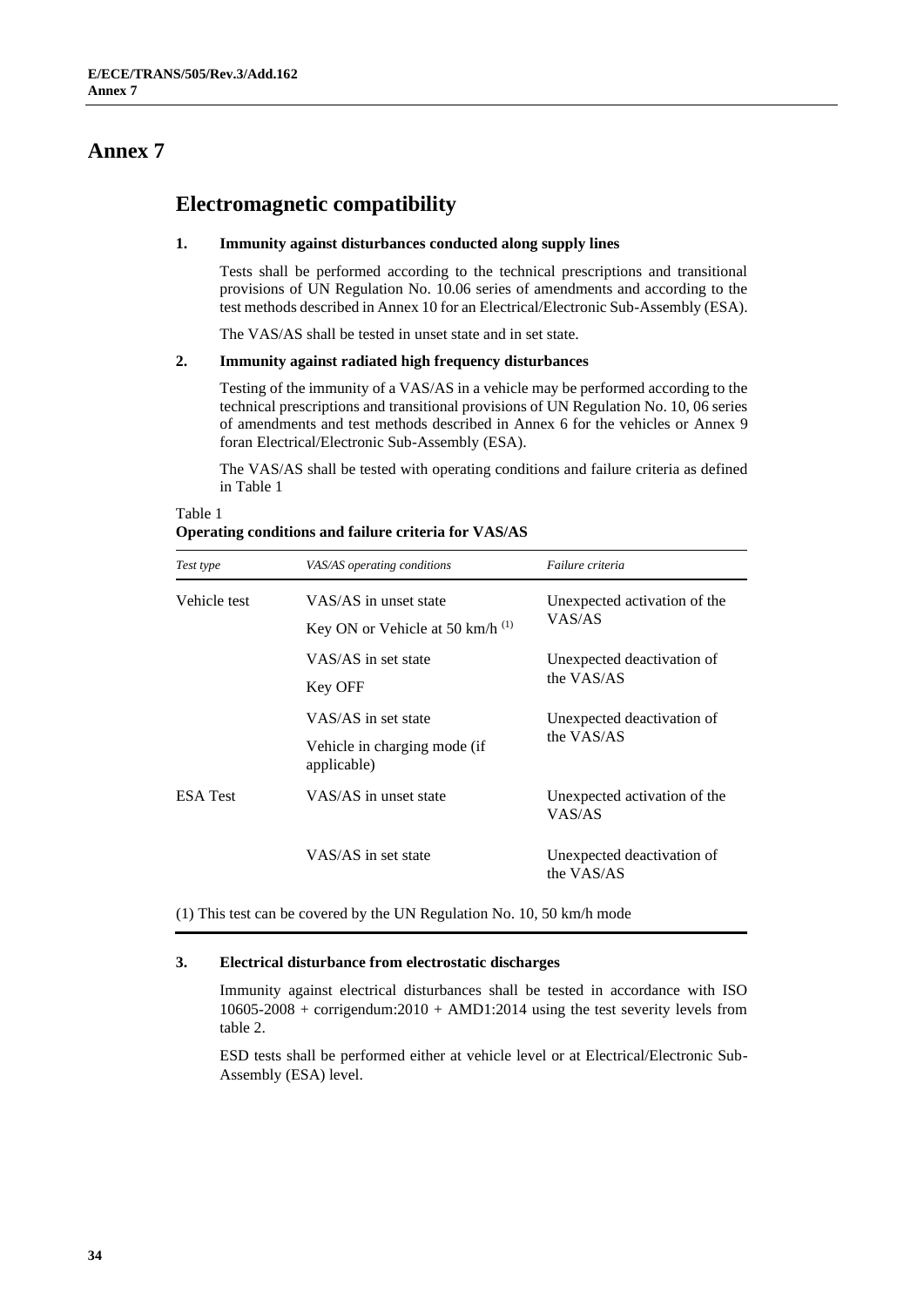|                      | <b>ESD Test levels</b>                                                          |                                                                                                                                                                   |                             |            |                                                                                                                        |  |  |
|----------------------|---------------------------------------------------------------------------------|-------------------------------------------------------------------------------------------------------------------------------------------------------------------|-----------------------------|------------|------------------------------------------------------------------------------------------------------------------------|--|--|
|                      | Discharge type Discharge points                                                 | VAS/AS state                                                                                                                                                      | Discharge<br>network        |            | Test Level Failure criteria                                                                                            |  |  |
| Air<br>discharge     | Points that can easily<br>be accessed only<br>from the inside of the<br>vehicle | VAS/AS in unset state<br>(if test performed on vehicle<br>then vehicle shall be Key ON or<br>Vehicle at 50 km/h or engine in<br>idle mode)                        | 330 pF, $2 k\Omega$         | $\pm$ 6 kV | Unexpected<br>activation of the<br>VAS/AS                                                                              |  |  |
|                      | Points that can easily<br>be touched only from<br>the outside of the<br>vehicle | VAS/AS in set state<br>(if test performed on vehicle<br>then vehicle shall be locked and<br>Key OFF)                                                              | 150 pF, $2 \text{ k}\Omega$ |            | $\pm$ 15 kV Unexpected<br>deactivation of the<br>VAS/AS without<br>reactivation, within<br>1s, after each<br>discharge |  |  |
| Contact<br>discharge | be accessed only<br>from the inside of the<br>vehicle                           | Points that can easily VAS/AS in unset state<br>(if test performed on vehicle<br>then vehicle shall be Key ON or<br>Vehicle at 50 km/h or engine in<br>idle mode) | 330 pF, $2 k\Omega$         | $\pm$ 4 kV | Unexpected<br>activation of the<br>VAS/AS                                                                              |  |  |
|                      | Points that can easily<br>be touched only from<br>the outside of the<br>vehicle | VAS/AS in set state<br>(if test performed on vehicle<br>then vehicle shall be locked and<br>Key OFF)                                                              | 150 pF, $2 \text{ k}\Omega$ | $\pm$ 8 kV | Unexpected<br>deactivation of the<br>VAS/AS without<br>reactivation, within<br>1s, after each<br>discharge             |  |  |

Each test shall be performed with 3 discharges with a minimum of 5 s interval between each discharge

#### **4. Radiated emissions**

Table 2

Tests shall be performed according to the technical prescriptions and transitional provisions of UN Regulation No. 10, 06 series of amendments prescriptions and according to the test methods described in Annexes 4 and 5 for vehicles or Annexes 7 and 8, foran Electrical/Electronic Sub-Assembly (ESA).

The VAS/AS shall be in set state.